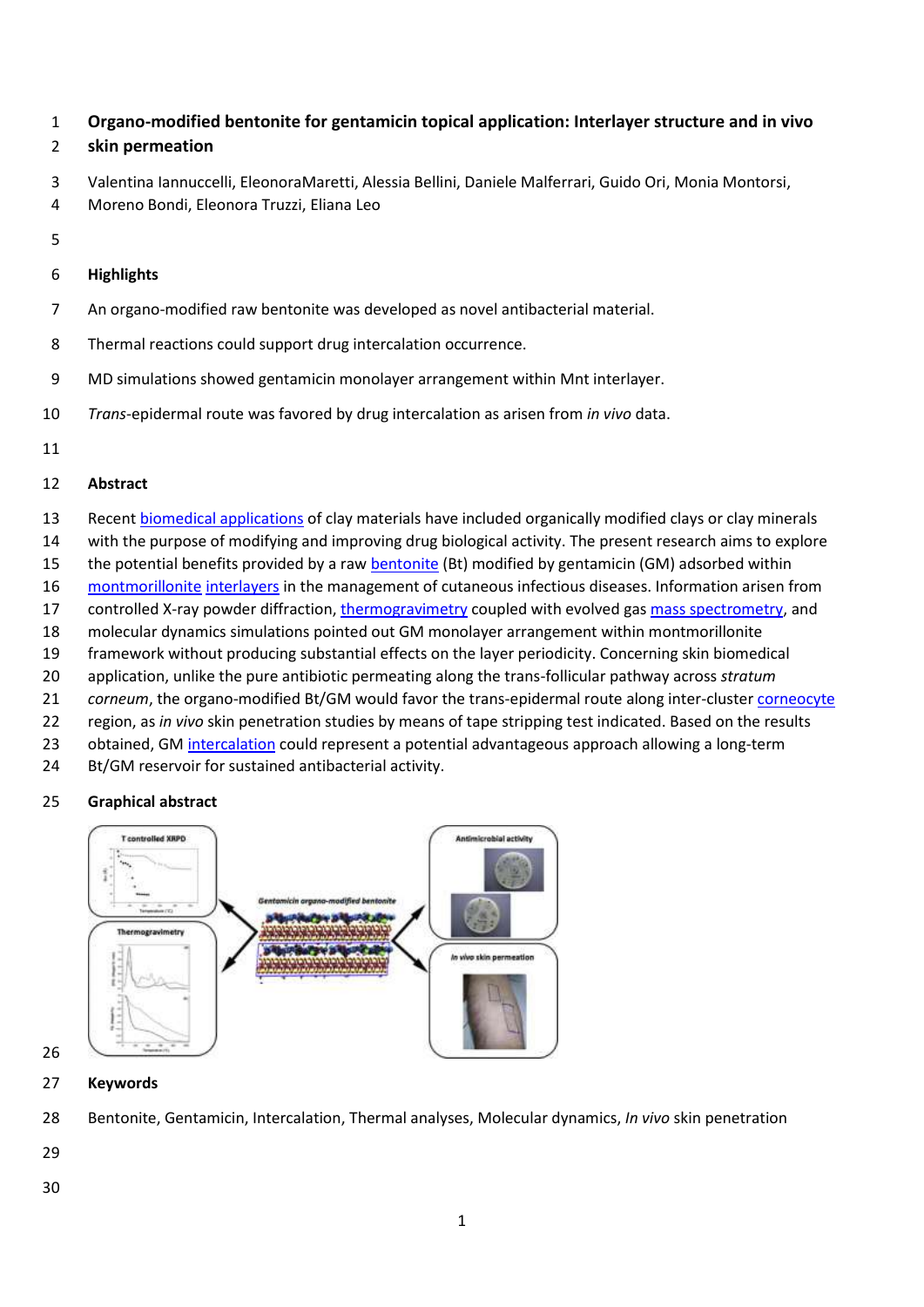#### **1. Introduction**

There is a strong demand to identify new strategies in order to set optimal drug delivery systems for

antibiotic treatments[. Intercalation](https://www.sciencedirect.com/topics/earth-and-planetary-sciences/intercalation) of organic molecules into layered inorganic solids provides a useful and

convenient approach to prepare hybrids that show properties of both the inorganic host and organic guest

- 35 in a single material [\(Aguzzi et al., 2007;](https://www.sciencedirect.com/science/article/pii/S0169131718301340?via%3Dihub#bb0010) [Rodrigues et al., 2013\)](https://www.sciencedirect.com/science/article/pii/S0169131718301340?via%3Dihub#bb0370). In the last five decades the ability of both
- 36 raw and synthetic **smectites** to exchange cations with several organic compounds has been exploited in
- 37 many application fields. An archetypical example of such [versatility](https://www.sciencedirect.com/topics/earth-and-planetary-sciences/versatility) is represented by the polymeric
- [nanocomposites](https://www.sciencedirect.com/topics/earth-and-planetary-sciences/nanocomposites) employing organo-modified [bentonites](https://www.sciencedirect.com/topics/earth-and-planetary-sciences/bentonite) [\(Benelli et al., 2017;](https://www.sciencedirect.com/science/article/pii/S0169131718301340?via%3Dihub#bb0060) [Franchini et al., 2008;](https://www.sciencedirect.com/science/article/pii/S0169131718301340?via%3Dihub#bb0145) [2011;](https://www.sciencedirect.com/science/article/pii/S0169131718301340?via%3Dihub#bb0150)
- [Morgan and Wilkie, 2007\)](https://www.sciencedirect.com/science/article/pii/S0169131718301340?via%3Dihub#bb0305).
- More recently, smectites have been proposed as materials for modulating drug delivery or improving
- dissolution of poorly water-soluble drugs [\(Aguzzi et al., 2005;](https://www.sciencedirect.com/science/article/pii/S0169131718301340?via%3Dihub#bb0005) [Iannuccelli et al., 2015;](https://www.sciencedirect.com/science/article/pii/S0169131718301340?via%3Dihub#bb0195) [Joshi et al., 2009\)](https://www.sciencedirect.com/science/article/pii/S0169131718301340?via%3Dihub#bb0225).
- Among smectites, the 2:1 layered montmorillonite is probably the most investigated clay mineral. The
- 43 reasons that drive this interest mainly arise from its high specific surface area, swelling and adsorptive
- [capacity,](https://www.sciencedirect.com/topics/engineering/adsorptive-capacity) high cation exchange capacity (CEC), specific rheological properties, drug-carrying capability and
- ability to modulate drug release [\(World Health Organization, 2005\)](https://www.sciencedirect.com/science/article/pii/S0169131718301340?via%3Dihub#bb0430). Montmorillonite is mainly used as
- auxiliary material in th[e pharmaceutical industry](https://www.sciencedirect.com/topics/earth-and-planetary-sciences/pharmaceutical-industry) for oral or topical dosage forms, recorded in the United
- States, European, and British Pharmacopeias. Montmorillonite, following to its hig[h swelling behavior,](https://www.sciencedirect.com/topics/engineering/swelling-behaviour) can
- intercalate therapeutic compounds between the layers generating a host for oral or topical drug delivery
- [\(Aguzzi et al., 2005;](https://www.sciencedirect.com/science/article/pii/S0169131718301340?via%3Dihub#bb0005) [Bello et al., 2015;](https://www.sciencedirect.com/science/article/pii/S0169131718301340?via%3Dihub#bb0055) [Bonina et al., 2007,](https://www.sciencedirect.com/science/article/pii/S0169131718301340?via%3Dihub#bb0065) p. 200; [de Paiva et al., 2008;](https://www.sciencedirect.com/science/article/pii/S0169131718301340?via%3Dihub#bb0335) [Forni et al., 1987;](https://www.sciencedirect.com/science/article/pii/S0169131718301340?via%3Dihub#bb0140)
- [Iannuccelli et al., 2015;](https://www.sciencedirect.com/science/article/pii/S0169131718301340?via%3Dihub#bb0195) [Iliescu et al., 2011;](https://www.sciencedirect.com/science/article/pii/S0169131718301340?via%3Dihub#bb0205) [Joshi et al., 2009;](https://www.sciencedirect.com/science/article/pii/S0169131718301340?via%3Dihub#bb0225) [Kant and Datta, 2016;](https://www.sciencedirect.com/science/article/pii/S0169131718301340?via%3Dihub#bb0230) [Katti et al., 2010;](https://www.sciencedirect.com/science/article/pii/S0169131718301340?via%3Dihub#bb0235) [Kim et](https://www.sciencedirect.com/science/article/pii/S0169131718301340?via%3Dihub#bb0240)
- [al., 2016;](https://www.sciencedirect.com/science/article/pii/S0169131718301340?via%3Dihub#bb0240) [Mohamed et al., 2014;](https://www.sciencedirect.com/science/article/pii/S0169131718301340?via%3Dihub#bb0295) [Rapacz-Kmita et al., 2015\)](https://www.sciencedirect.com/science/article/pii/S0169131718301340?via%3Dihub#bb0350). Concerning topical use, montmorillonite has
- beneficial effects in dermatological and cosmetic applications (geotherapy, paleotherapy) [\(Carretero, 2002;](https://www.sciencedirect.com/science/article/pii/S0169131718301340?via%3Dihub#bb0080)
- [López-Galindo et al., 2007\)](https://www.sciencedirect.com/science/article/pii/S0169131718301340?via%3Dihub#bb0270).

 The present work focuses on the assessment of a raw bentonite (Bt), a montmorillonite rich clay recently 55 characterized in a previous work (*Iannuccelli et al., 2016*), for the development of a novel gentamicin/clay hybrid material for the topical use. Gentamicin (GM) is an aminoglycoside antibiotic widely used in the treatment of severe infections, caused by many Gram-negative and Gram-positive bacteria, such as meningitis, nephritis, and post-operative infections. Although it presents a very broad spectrum of action, its use is limited to serious infections caused by Gram-negative bacteria because of its high toxicity. Gentamicin is commonly administered as injections, topical and ophthalmic dosage forms because of poor absorption following the oral administration. The well-known poor gastrointestinal membrane permeability 62 and the consequent low [bioavailability](https://www.sciencedirect.com/topics/earth-and-planetary-sciences/bio-availability) (class III of the biopharmaceutical classification system) are likely connected to the high polarity of this cationic compound. Various approaches have been investigated in order to increase GM oral bioavailability, including the co-administration of absorption-enhancing agents such as surfactants [\(Hu et al., 2001;](https://www.sciencedirect.com/science/article/pii/S0169131718301340?via%3Dihub#bb0170) [Ito et al., 2005\)](https://www.sciencedirect.com/science/article/pii/S0169131718301340?via%3Dihub#bb0210), bile salts and glucosteroids [\(Axelrod et al., 1998\)](https://www.sciencedirect.com/science/article/pii/S0169131718301340?via%3Dihub#bb0040), and liposaccharides [\(Ross et al., 2004\)](https://www.sciencedirect.com/science/article/pii/S0169131718301340?via%3Dihub#bb0380). Although good gastrointestinal absorption enhancing effects were demonstrated, cytotoxicity and damage to the mucosa have been reported [\(Aungst, 2000;](https://www.sciencedirect.com/science/article/pii/S0169131718301340?via%3Dihub#bb0030) [Ross et al., 2004;](https://www.sciencedirect.com/science/article/pii/S0169131718301340?via%3Dihub#bb0380) [Swenson et al., 1994\)](https://www.sciencedirect.com/science/article/pii/S0169131718301340?via%3Dihub#bb0410). Another strategy aiming to promote GM oral bioavailability could involve the use of microparticulate carriers to be taken up by the intestinal lymphoid tissue [\(des Rieux et al., 2007;](https://www.sciencedirect.com/science/article/pii/S0169131718301340?via%3Dihub#bb0360) [Hussain et](https://www.sciencedirect.com/science/article/pii/S0169131718301340?via%3Dihub#bb0175)  [al., 2001;](https://www.sciencedirect.com/science/article/pii/S0169131718301340?via%3Dihub#bb0175) [Iannuccelli et al., 2011;](https://www.sciencedirect.com/science/article/pii/S0169131718301340?via%3Dihub#bb0185) [McClean et al., 1998;](https://www.sciencedirect.com/science/article/pii/S0169131718301340?via%3Dihub#bb0290) [Moyes et al., 2007\)](https://www.sciencedirect.com/science/article/pii/S0169131718301340?via%3Dihub#bb0310) or to be implanted for bone 71 infection treatment also exploiting drug interaction with anionic polymers [\(Iannuccelli et al., 1996,](https://www.sciencedirect.com/science/article/pii/S0169131718301340?via%3Dihub#bb0180) [2011\)](https://www.sciencedirect.com/science/article/pii/S0169131718301340?via%3Dihub#bb0185). Gentamicin is extensively used topically against severe microbial infections especially in burns and wounds [\(Chang et al., 2006\)](https://www.sciencedirect.com/science/article/pii/S0169131718301340?via%3Dihub#bb0090), but also in the treatment of impetigo, infected bed sores, nasal staphylococcal carrier state, pyoderma, infections of the external eye, and adnexa [\(Nishijima and Kurokawa, 2002\)](https://www.sciencedirect.com/science/article/pii/S0169131718301340?via%3Dihub#bb0315). Gentamicin applied to the skin has only a low systemic absorption due to the difficult penetration through the deep layers of the skin, related, probably, to its cationic nature; for this reason, its use is limited to the local effect that involves mainly the most superficial skin layers. Despite its benefits, GM short-life, bacterial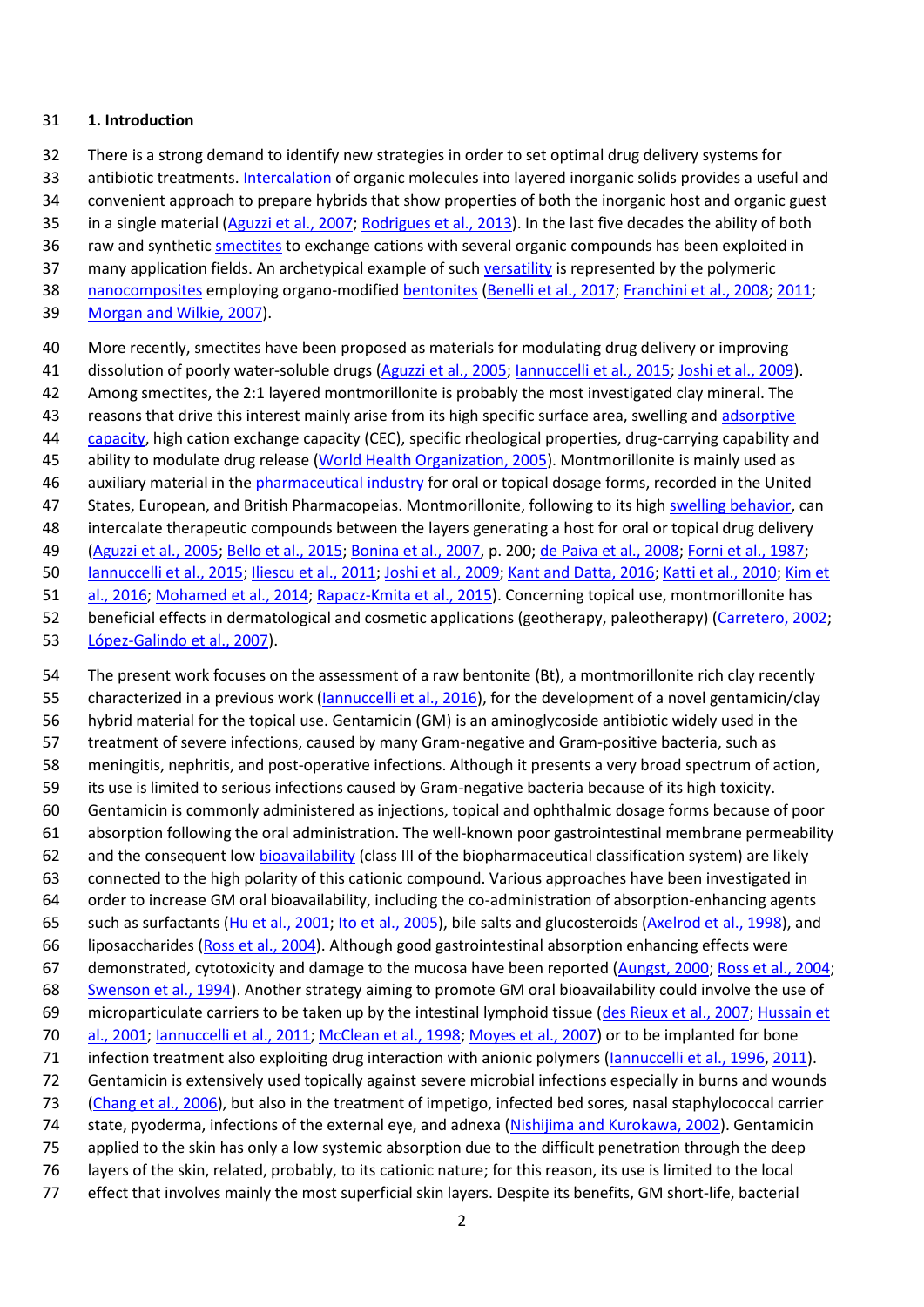- barriers and adverse effects such as nephrotoxicity, ototoxicity, and neurotoxicity upon prolonged use limit
- 79 GM daily dosage [\(Roberts, 2007\)](https://www.sciencedirect.com/science/article/pii/S0169131718301340?via%3Dihub#bb0365). In fact, many clinicians are reluctant to use it, even for a short term
- [\(Drusano, 2007\)](https://www.sciencedirect.com/science/article/pii/S0169131718301340?via%3Dihub#bb0115). Efforts have been made to reduce toxicity associated with prolonged use by means of
- 81 liposomes, [micellar systems,](https://www.sciencedirect.com/topics/engineering/micellar-system) hydrogels, [microgels,](https://www.sciencedirect.com/topics/engineering/microgels) o[r nanospheres](https://www.sciencedirect.com/topics/engineering/nanospheres) [\(Ahangari et al., 2013;](https://www.sciencedirect.com/science/article/pii/S0169131718301340?via%3Dihub#bb0015) Ayhan and Ozkan,
- [2007;](https://www.sciencedirect.com/science/article/pii/S0169131718301340?via%3Dihub#bb0045) [Changez et al., 2003;](https://www.sciencedirect.com/science/article/pii/S0169131718301340?via%3Dihub#bb0095) [Eljarrat-Binstock et al., 2004;](https://www.sciencedirect.com/science/article/pii/S0169131718301340?via%3Dihub#bb0120) [Jia et al., 2008;](https://www.sciencedirect.com/science/article/pii/S0169131718301340?via%3Dihub#bb0220) [Nnamani et al., 2013;](https://www.sciencedirect.com/science/article/pii/S0169131718301340?via%3Dihub#bb0320) [Sòkmen et](https://www.sciencedirect.com/science/article/pii/S0169131718301340?via%3Dihub#bb0405)
- [al., 2008;](https://www.sciencedirect.com/science/article/pii/S0169131718301340?via%3Dihub#bb0405) [Umeyor et al., 2012\)](https://www.sciencedirect.com/science/article/pii/S0169131718301340?via%3Dihub#bb0415). Local delivery of GM can solve the major disadvantages of the systemic
- [administration](https://www.sciencedirect.com/topics/engineering/systemic-administration) by maintaining a high local antibiotic concentration for an extended time (Zalavras et al.,
- [2004\)](https://www.sciencedirect.com/science/article/pii/S0169131718301340?via%3Dihub#bb0440). Particularly, drug delivery systems exhibiting high initial release rate followed by a sustained release at an effective antibiotic concentration may allow local control of infection while minimizing side effects
- 
- 87 and preventing bacterial resistance [\(Aviv et al., 2007;](https://www.sciencedirect.com/science/article/pii/S0169131718301340?via%3Dihub#bb0035) [Persson et al., 2006\)](https://www.sciencedirect.com/science/article/pii/S0169131718301340?via%3Dihub#bb0345).
- The preparation of a GM-based organo-modified bentonite (Bt/GM) may therefore represent a valuable
- 89 alternative to assure safer and more effective utilization of GM for topical treatment. Based on these
- premises, the present research includes a thorough characterization of Bt/GM by means of several
- instrumental analyses as well as the comparison of the experimental results with Molecular Dynamics
- 92 simulations (MD modeling) to provide a more detailed understanding about the *interlayer* arrangement
- and interactions promoted by the organic guest molecules confined in the montmorillonite framework.
- Moreover, GM [antimicrobial activity,](https://www.sciencedirect.com/topics/engineering/antimicrobial-activity) *in vitro* desorption, and *in vivo* ski[n permeation](https://www.sciencedirect.com/topics/engineering/permeation) on human beings
- were assessed in the perspective of contribution to a novel antibiotic material.

## **2. Experimental part**

# **2.1. Materials**

- [A bentonite](https://www.sciencedirect.com/topics/earth-and-planetary-sciences/bentonite) (Bt) of volcanic origin from Iglesias (Sardinia, Italy) deposit (average [mineralogical composition](https://www.sciencedirect.com/topics/engineering/mineralogical-composition)
- from the producer'[s datasheet:](https://www.sciencedirect.com/topics/engineering/datasheet) [montmorillonite](https://www.sciencedirect.com/topics/earth-and-planetary-sciences/montmorillonite) 80%, quartz 13%, illite-kaolinite 5%[, plagioclase](https://www.sciencedirect.com/topics/earth-and-planetary-sciences/plagioclase) 2%) was
- donated by Eurit srl (Colorobbia Group, Sovigliana Vinci, Italy). Gentamicin sulfate (GM, [Fig. 1\)](https://www.sciencedirect.com/science/article/pii/S0169131718301340?via%3Dihub#f0005), composed
- 101 of gentamicin C1 (C<sub>21</sub>H<sub>43</sub>N<sub>5</sub>O<sub>7</sub>·H<sub>2</sub>SO<sub>4</sub>, <45%), gentamicin C1a (C<sub>19</sub>H<sub>39</sub>N<sub>5</sub>O<sub>7</sub>·H<sub>2</sub>SO<sub>4</sub>, <35%), and gentamicin C2
- 102  $(C_{20}H_{41}N_5O_7·H_2SO_4, <25%)$ , pKa = 12.55 in acidic condition; 10.18 in basic condition, was purchased by
- Polichimica (Bologna, Italy). All the chemicals and reagents were of analytical grade (Sigma-Aldrich, Milan, Italy).



- 106 Fig. 1. Molecular structure of gentamici[n sulfate.](https://www.sciencedirect.com/topics/earth-and-planetary-sciences/sulphate)
- 

# **2.2. Bt activation**

- Bt activation and thus the implementation of its organophilic behavior are provided by the saturation of the
- 110 montmorillonit[e interlayers](https://www.sciencedirect.com/topics/engineering/interlayer) with a homogeneous cationic population through the cation exchange reaction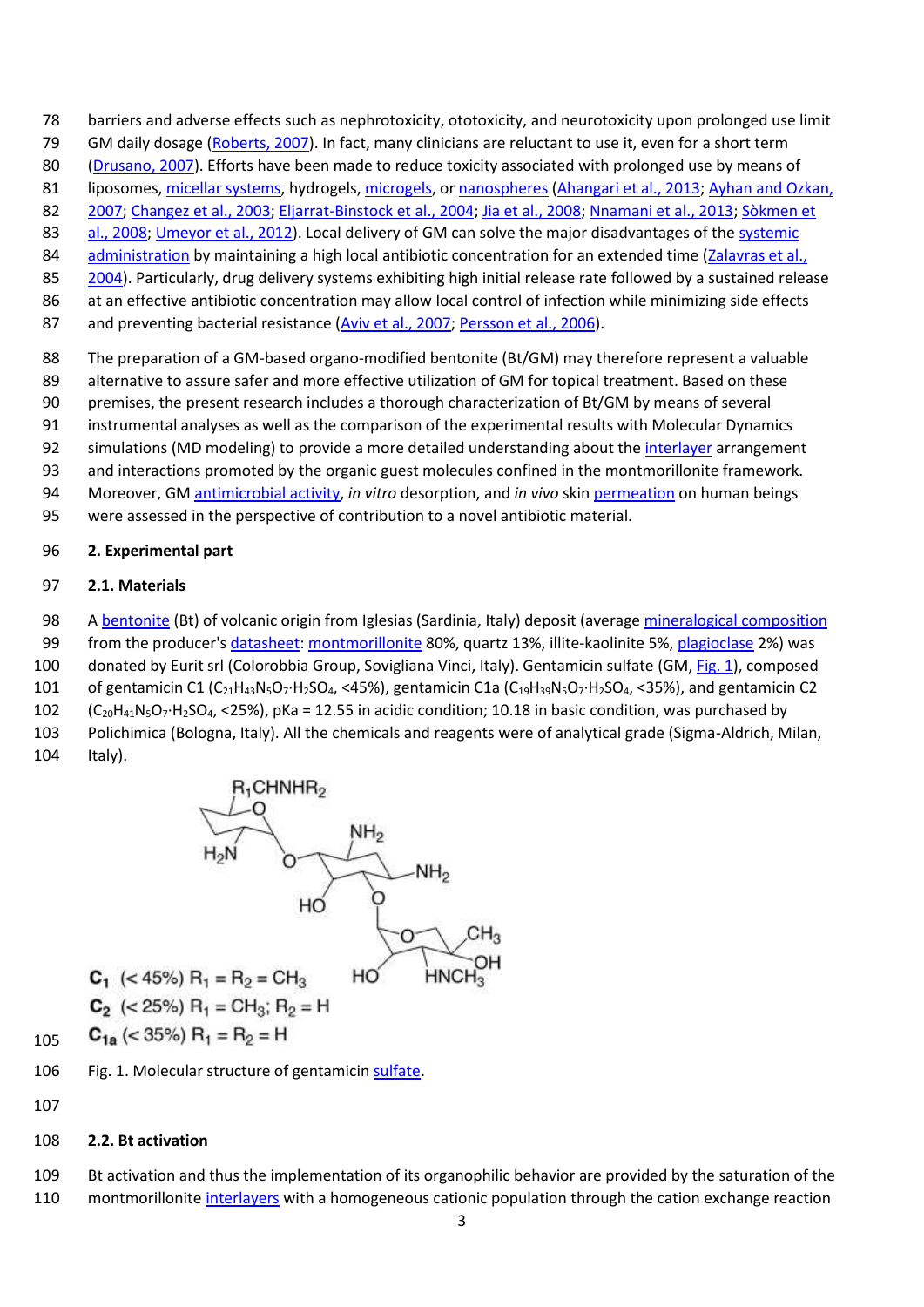- hereafter detailed. A defined amount of Bt was grinded by a vibratory [ball mill](https://www.sciencedirect.com/topics/engineering/ball-mills) (Fritsch GmbH, Idar-
- Oberstein, Germany) for 10 h to remove particle aggregates. Batches of dispersions were prepared mixing
- 113 1 g of milled Bt and 25 mL of NaCl 0.1 M and were shaken with a [magnetic stirrer](https://www.sciencedirect.com/topics/engineering/magnetic-stirrer) at room temperature for
- 24 h. The supernatant was centrifuged (mod. 4235, 188 ALC International, Milan, Italy) at 2115 ×*g* for
- 20 min and the solid was twice subjected to the same treatment. The separated solids were washed several
- times with 35 mL of distilled water under magnetic stirring at room temperature for 4 h followed by
- centrifugation at 2115 ×*g* for 2 h. The solid was dried under vacuum at room temperature and the
- 118 supernatant analyzed for NaCl absence by [titration](https://www.sciencedirect.com/topics/earth-and-planetary-sciences/titration) with 0.1 M [silver nitrate](https://www.sciencedirect.com/topics/earth-and-planetary-sciences/silver-nitrate) solution according to [U.S.](https://www.sciencedirect.com/topics/earth-and-planetary-sciences/united-states-of-america)
- 119 Pharmacopeia. The [activation process](https://www.sciencedirect.com/topics/engineering/activation-process) was carried out in triplicate.

# **2.3. Bt/GM preparation**

- Gentamicin was adsorbed onto both activated and non-activated Bt at constant drug concentration
- corresponding to about two times Bt CEC measured for activated Bt/GM (aBt/GM) and non-activated
- Bt/GM (Bt/GM), respectively. Glass tubes filled with 20 mL GM water solution (1 mg/mL) and 100 mg of
- milled Bt were horizontally shaken in the darkness for 24 h, a time suitable to fully saturate the
- montmorillonite interlayer with GM. The dispersions were centrifuged (2115 ×*g*, 20 min) and solids washed
- 126 twice with 35 mL [deionized water](https://www.sciencedirect.com/topics/engineering/deionized-water) under magnetic stirring for 15 min. The obtained organo-modified clays
- were dried under vacuum at room temperature and stored in the darkness. Three batches were prepared
- for each sample.

# **2.4. Gentamicin adsorption measurements**

- In this paper, the term "adsorption" was used to generally refer to the [immobilization](https://www.sciencedirect.com/topics/engineering/immobilisation) of GM onto Bt thus
- without distinguish between [intercalation](https://www.sciencedirect.com/topics/earth-and-planetary-sciences/intercalation) in the interlayer of montmorillonite and adsorption on the outer surface of montmorillonite and illite-kaolinite. However, when dealing with each single mineral phase the term adsorption and intercalation will be suitably used.
- The amount of GM adsorbed onto Bt in both aBt/GM and Bt/GM was calculated as the difference between
- the initial GM concentration and that in the supernatants obtained during organo-modified clay
- preparation. GM was derivatized by reaction with *o*-phtaldialdehyde of an aliquot of 1 mL from the
- 137 supernatants according to Sampath and Robinson method [\(Sampath and Robinson, 1990\)](https://www.sciencedirect.com/science/article/pii/S0169131718301340?via%3Dihub#bb0385) and determined
- spectrophotometrically (Lambda 3B, Perkin-Elmer, Norwalk, CT, USA) at 274 nm wavelength. The GM
- concentrations were expressed as drug/clay weight percentage as well as yield (actual/theoretical drug) 140 percentage on three determinations from three different batches.
- 

# **2.5. Size, surface charge, and pH value**

- Bt/GM particle size[, Polydispersity Index](https://www.sciencedirect.com/topics/engineering/polydispersity-index) (PDI), and *Z*-potential were determined on 10 mg/mL organo-modified [clay water](https://www.sciencedirect.com/topics/earth-and-planetary-sciences/clay-water) dispersion by using Photon Correlation [Spectroscopy](https://www.sciencedirect.com/topics/earth-and-planetary-sciences/spectroscopy) (PCS) (Zetasizer version 6.12,
- 144 Malvern Instruments Ltd) equipped with a 4 mW He Revellaser (633 nm) and a DTS software (Version 5.0)
- 145 and compared with those of Bt. pH value of 2% Bt/GM water dispersion was measured by [potentiometry](https://www.sciencedirect.com/topics/earth-and-planetary-sciences/potentiometric-analysis)
- immediately after the preparation of the dispersion and after 1 h; obtained data were compared with the
- value of Bt dispersion, according to U.S. Pharmacopeia monograph for bentonite, and with 0.1% (*w*/*v*) GM
- water solution. The reported values were averaged on three determinations from three different batches.
- 

## **2.6. CHN elemental microanalysis**

 CHN elementa[l microanalysis](https://www.sciencedirect.com/topics/earth-and-planetary-sciences/microanalysis) (Elemental analyzer, mod. 1106, Carlo Erba, Milan, Italy) was performed on Bt/GM in comparison with bulk Bt and GM. The analysis was carried out in triplicate.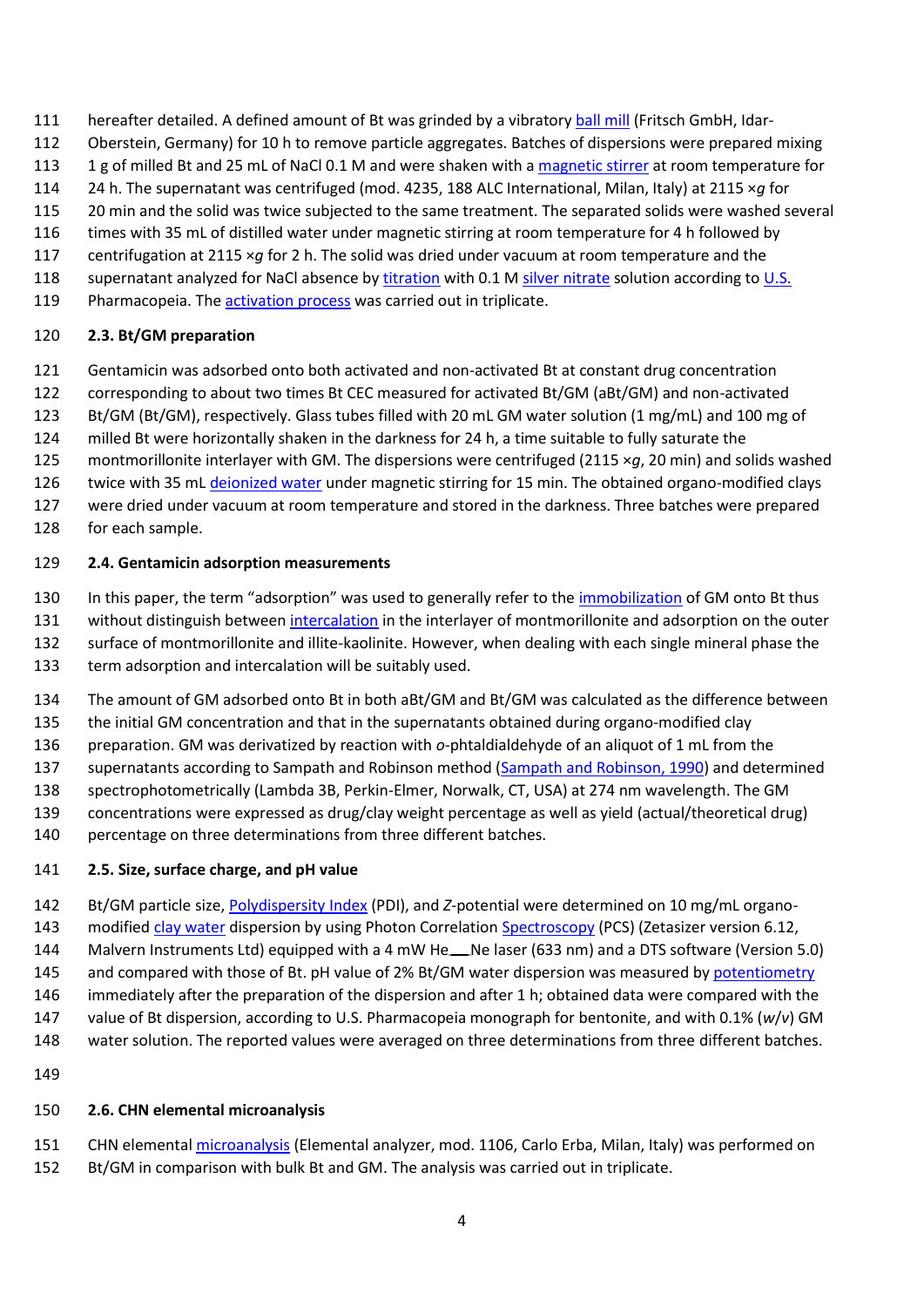#### **2.7. Elemental composition by EDX analysis**

Clay elemental composition was determined by Energy Dispersive X-ray (EDX, Oxford INCA-350, FEI

- Company-Oxford Instruments, Oregon, USA) analysis coupled with an Environmental Scanning Electron
- Microscopy (ESEM, Quanta 200 Fei Company-Oxford Instruments). Elements can be identified qualitatively
- and semi-quantitatively in function of the X-ray energy emitted by their electrons transferring from a higher
- energy shell to a lower energy one. X-ray emission from Kα or Kβ levels of the atoms calcium, potassium, oxygen, sodium, magnesium, aluminum, silicon, and other elements with atomic numbers from 4 were
- recorded by the selected area method related to whole clay particles from samples mounted without a
- [conductive coating](https://www.sciencedirect.com/topics/engineering/conductive-coating) on carbon stubs with the following experimental settings: low vacuum (0.70 Torr),
- [accelerating voltage](https://www.sciencedirect.com/topics/engineering/accelerating-voltage) 12 kV, spot size 3, element detection limit ~0.05 wt%, spatial resolution 0.1 μm, total
- spectrum counts >250,000, accuracy within ±5% relative errors by reference to standards. [EDX spectra](https://www.sciencedirect.com/topics/earth-and-planetary-sciences/x-ray-spectra)
- representing the plots of X-ray counts (intensity) *vs.* energy peak (keV) of each element were acquired and
- semi-quantitative compositions, obtained by a standardless method of acquisition and expressed as
- relative weight percentage of each element, were calculated. The carbon peak at low energy level, related
- 167 to the hydrocarbon contamination growing the carbon stub signal, was not considered (Rolland et al.,
- [2004\)](https://www.sciencedirect.com/science/article/pii/S0169131718301340?via%3Dihub#bb0375). The reported data were averaged on three determinations for each sample.

## **2.8. FT-IR measurements**

FT-IR measurements were performed using a Perkin-Elmer FT-IR 1600 (abscissa accuracy of 0.01 cm<sup>−</sup><sup>1</sup> using

171 HeNe laser reference; resolution from 2 to 16 cm<sup>-1</sup>; lithiu[m tantalite](https://www.sciencedirect.com/topics/earth-and-planetary-sciences/tantalite) temperature-stabilized detector) on

- bulk GM, bulk Bt, Bt/GM, and Bt/GM physical mixture at GM content corresponding to that of the organo-
- modified clay. The samples were maintained in a drier, dispersed in a Nujol mull (typically 2% w/w) and
- measured. Spectra were collected in air in the MID Infra-Red (mid-IR) region. The analyses were performed
- in triplicate.

## **2.9. X-ray powder diffraction**

- X-ray powder diffraction (XRD) was employed mainly to detect basal periodicity variation in
- montmorillonite before and after treating Bt with GM. The XRD patterns were recorded from (00*l*) oriented
- 179 mounts, in the temperature range from 25 to 500 °C with a [heating rate of](https://www.sciencedirect.com/topics/engineering/rate-of-heating) 10 °C/min using a PANalytical
- X'Pert PRO [diffractometer](https://www.sciencedirect.com/topics/earth-and-planetary-sciences/diffractometers) equipped with X'Celerator detector. Before measurements all the samples were
- simultaneously equilibrated at the same environmental conditions. Experimental conditions were: Incident
- 182 beam: monochromatic Cu K $\alpha_1$  radiation (1.54060 Å), 40 kV and 40 mA; filter, nickel; Soller slits, 0.04 rad;
- anti-scatter mask, 20 mm; anti-scatter slit, 1/4°; divergence slit, 1/4°. [Diffracted beam:](https://www.sciencedirect.com/topics/engineering/diffracted-beam) X-ray detector,
- X'Celerator (Position Sensitive Detector, PSD); anti-scatter mask, 5.0 mm; Soller slits, 0.04 rad; integration
- time, 20 s in continuous scanning (PSD length of 2.12°2θ corresponding to a step size of 0.0170°2θ).
- [Diffraction patterns](https://www.sciencedirect.com/topics/earth-and-planetary-sciences/diffraction-pattern) were recorded from 3 to 75° (2θ) at room temperature, and from 3 to 20° (2θ) when
- measuring in non-ambient temperature conditions. NIST corundum was used as calibrating standard.

# **2.10. Thermogravimetric measurements coupled with evolved gas mass spectrometry**

- Thermogravimetric analyses were performed with a Seiko SSC 5200 thermal analyzer equipped with a
- [quadrupole](https://www.sciencedirect.com/topics/earth-and-planetary-sciences/quadrupoles) [mass spectrometer](https://www.sciencedirect.com/topics/earth-and-planetary-sciences/mass-spectrometer) (ESS, GeneSys Quadstar 422) to analyze gases evolved during [thermal](https://www.sciencedirect.com/topics/earth-and-planetary-sciences/thermal-reaction)
- [reactions](https://www.sciencedirect.com/topics/earth-and-planetary-sciences/thermal-reaction) (MSEGA). This device samples gases *via* an inert, fused silicon capillary system, heated to prevent
- gas condensation. Analyses of evolved gas phases were carried out in multiple ion detection mode (MID),
- which allows the qualitative determination of evolved masses *vs.* temperature or time. MID analyses were
- 194 carried out measuring the  $m/z$  ratios 17 and 18 for H<sub>2</sub>O, 28 and 44 for CO<sub>2</sub>, 30 for NO and NO<sub>2</sub>, 34 for H<sub>2</sub>S,
- 195 46 for NO<sub>2</sub>, and 48, 64, 66 for SO<sub>2</sub>, where m/z is the ratio between the mass number and the charge of an ion; SEM (Secondary Electron Multiplier) and FARADAY detectors operating at 900 V were employed with
- 1 s of integration time on each measured mass.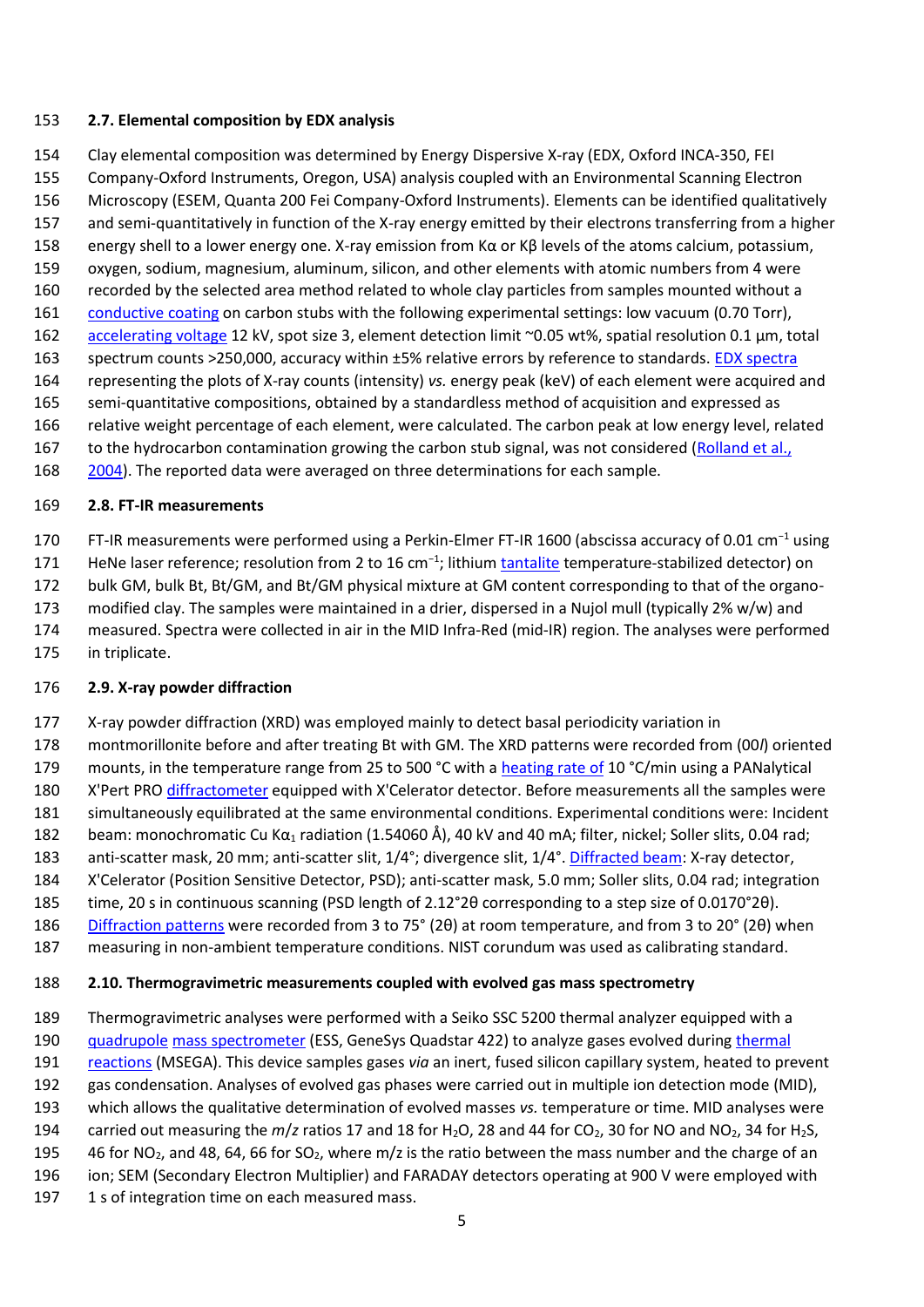Measurements were performed on Bt, Bt/GM, and bulk GM air-dried samples at the following experimental conditions: heating rate: 10 °C/min for Bt and Bt/GM, and 20 °C/min for pure GM; heating range: 25– 1000 °C (25–900 °C for pure GM); data measurement: every 0.5 s; purging gas: ultrapure helium, at a flow

- rate of 100 μL/min.
- 

## **2.11. Differential scanning calorimetry**

204 Bt/GM was subjected to thermal analysis on a Differential Scanning [Calorimeter](https://www.sciencedirect.com/topics/earth-and-planetary-sciences/calorimeter) (DSC-4, Perkin-Elmer) and compared with GM and Bt/GM physical mixture at GM content corresponding to that of the organo- modified clay. The samples (6–7 mg) were accurately weighed in crimped aluminum pans and heated from 30 °C to 280 °C at a scanning rate of 10 °C/min under dry nitrogen flow (30 mL/min). All the thermograms were obtained in triplicate.

#### **2.12. Molecular dynamics simulations**

210 A  $X_{0.75}[Si_{7.75}Al_{0.25}][Al_{3.5}Mg_{0.5}]O_{20}(OH)$ <sub>4</sub> (X = monovalent cation) ideal montmorillonite model was used for the present study. This model shows −0.75*e* per unit cell, leading to a CEC of 101.9 meq/100 g, a value close to 212 the experimental one. The simulation box consists of one layer made of 64 unit-cells corresponding to a basal surface of 4.14 nm × 7.17 nm. In order to mimic the partial cation exchange process obtained in the 214 experiments, we consider the total negative charge of the layer to be counterbalanced by  $\approx$ 79.2% by C- 1(GM) molecules and ~20.8% of sodium ions (see Supporting information for details). A certain amount of water molecules was also inserted in the interlayer (corresponding to the 2% wt.). In order to accommodate the organic cations, the [interlayer distance](https://www.sciencedirect.com/topics/engineering/interlayer-distance) was pre-expanded to 2.5 nm and the C-1 and 218 water molecules and Na ions were randomly inserted. An initia[l energy minimization](https://www.sciencedirect.com/topics/engineering/energy-minimisation) and MD simulation in the NPT-ensemble of 1 ns (298 K, 1 atm, time step 1 fs) have been used to optimize the interlayer region reaching an equilibrium density. Different initial starting configurations have been tested (in terms of 221 organic, water, and sodium ions placement) and in all cases for a given system they converge to similar final arrangements and layer-to-layer distances. Then, the ones with the lowest energy have been further simulated for 1 ns in the NVT-ensemble. The last 0.5 ns have been used for the data analyses in terms of density profiles, pair correlation functions, ion coordinations. In all the simulations, both the atoms of the montmorillonite layer as well as the atoms confined in the interlayer were allowed to move and the periodic boundary conditions were applied. MD simulations were performed using the Discover module of 227 the Materials Studio package (v. 5.0, Accelrys Inc.).

## **2.13. Antimicrobial activity**

229 A microbiological agar well diffusion method was performed [\(Giamarellou et al., 1975\)](https://www.sciencedirect.com/science/article/pii/S0169131718301340?via%3Dihub#bb0160) on Bt/GM in comparison with the respective physical mixture as well as pure GM and Bt. Tryptic soy agar (15 mL) and *[Staphylococcus](https://www.sciencedirect.com/topics/earth-and-planetary-sciences/staphylococcus) aureus* (*S. aureus*) strain ATCC 6538 or *[Pseudomonas](https://www.sciencedirect.com/topics/earth-and-planetary-sciences/pseudomonas) [aeruginosa](https://www.sciencedirect.com/topics/engineering/aeruginosa)* (*P. aeruginosa*) strain ATCC 232 27853 (10<sup>5</sup> CFU/mL) were used as growth medium and indicator [microorganisms,](https://www.sciencedirect.com/topics/earth-and-planetary-sciences/micro-organism) respectively. The wells in [agar plates](https://www.sciencedirect.com/topics/engineering/agar-plate) were filled with the samples in water dispersions (5  $\mu$ g/mL, 100 $\mu$ L). The glass plates were incubated at 37 °C overnight and zone inhibition diameters determined and related to GM concentration of standard water solutions. The analyses were made in triplicate.

## **2.14.** *In vitro* **gentamicin desorption**

Gentamicin dissolution and desorption from the organo-modified clay were examined under sink

conditions using the flow-through cell, USP Apparatus 4 (Dissotest CE-1, Sotax, Basil, Switzerland) on

- exactly weighed samples in 100 mL of phosphate buffer solutions (pH 5.4 or 7.4 according to the European
- Pharmacopeia) at a temperature of 37.0 ± 0.5 °C under a flow rate of 25 mL/min. The dissolved or desorbed
- concentration of drug was determined spectrophotometrically (Lambda 3B, Perkin-Elmer) following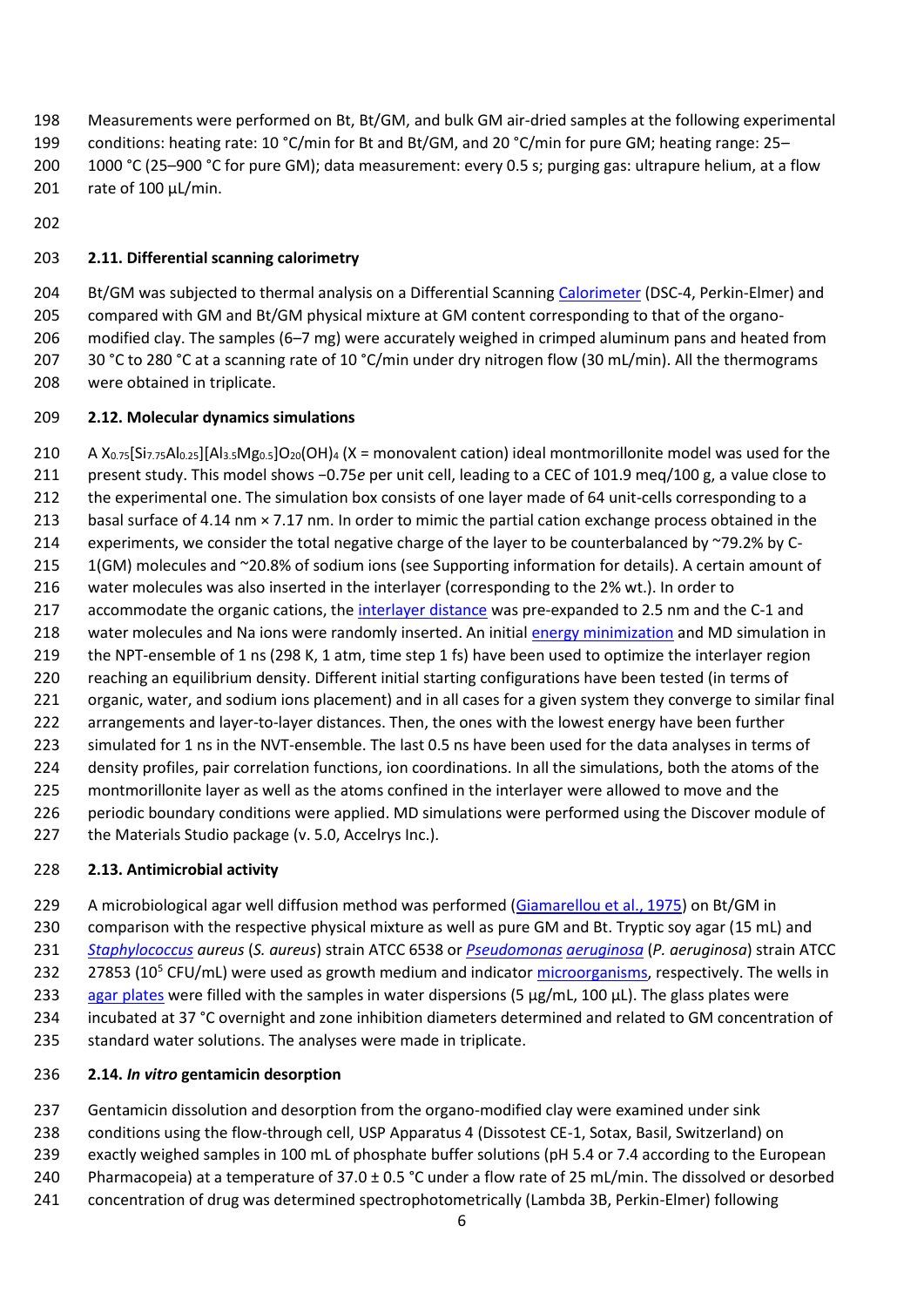- 242 derivatization according to Sampath and Robinson [\(Sampath and Robinson, 1990\)](https://www.sciencedirect.com/science/article/pii/S0169131718301340?via%3Dihub#bb0385) at fixed time intervals for
- 243 3 h. The reported data were averaged on three determinations.

## **2.15.** *In vivo* **skin permeation**

 *In vivo* skin [permeation](https://www.sciencedirect.com/topics/engineering/permeation) study was carried out following the application of Bt/GM, Bt, and GM, mechanically mixed into petroleum jelly immediately before skin application, on both the two shaved volar forearms and forehead of 3 healthy Caucasian volunteers (2 females and 1 male, aged 20–62), free of any dermatological 248 disorder after obtaining informed consent for the experimentation following the recommended guidelines as set out in the Declaration of Helsinki. A delineated area of 2 × 5 cm received 200 mg of each formulation 250 containing pure GM (4 mg), Bt/GM (65 mg) both corresponding to GM dose of 0.4 mg/cm<sup>2</sup>, or pure Bt (65 mg). The samples were homogeneously distributed by means of rubber gloves. After an application time of 60 min, which had been found to have a predictive value for penetration resulting from longer times of application [\(Howes et al., 1996\)](https://www.sciencedirect.com/science/article/pii/S0169131718301340?via%3Dihub#bb0165), the *stratum corneum* (SC) was stripped twelve times by using an [adhesive tape](https://www.sciencedirect.com/topics/engineering/tape-adhesive) (Scotch Film Tape 600-3M). This number of stripped tapes is considered proper by Food and 255 Drug Administration bioequivalence guidelines [\(Shah et al., 1998\)](https://www.sciencedirect.com/science/article/pii/S0169131718301340?via%3Dihub#bb0400). The tapes were applied to the skin with a constant pressure by a 500 g roller. The first stripped tape was not considered in the penetration study because it represents unabsorbed materials. Twelve tapes stripped from SC that has received pure petrolatum jelly as well as from untreated SC were also assayed as controls. The tapes were combined into 2 groups (group 1: tapes 2–6; group 2: tapes 7–12) in order to increase determination sensitivity and 260 subjected to an extraction procedure by [isopropyl alcohol](https://www.sciencedirect.com/topics/earth-and-planetary-sciences/isopropyl-alcohol) to determine GM according to the method described above. Data were expressed in penetrated GM percentage of the applied dose. A further tape- stripping test was conducted on the volunteers under the same conditions after a resting period of 14 days. Tapes n. 2, 6, and 12 were assayed by Energy Dispersive X-ray (EDX) analysis coupled with an Environmental 264 Scanning Electron Microscopy (ESEM) using the selected area method. An area of 1.25 cm<sup>2</sup> of each tape was cut from the center of the tape, mounted without conductive coating on a carbon stub. X-ray emission from Kα and Kβ levels of the atoms carbon, oxygen, aluminum, silicon, and sulfur were registered under the experimental setting described above. EDX spectra representing the plots of X-ray counts *vs.* elements and semi-quantitative results expressed as relative weight percentage of the elements present in the specimen were obtained. The reported data were averaged on the results obtained from the volunteers.

## **2.16. Statistical analysis**

 Data obtained were evaluated from a statistical point of view using ANOVA one-way. Differences at *p*-values < .05 were considered significant.

## **3. Results and discussion**

274 Adsorption of GM onto [Bt](https://www.sciencedirect.com/topics/earth-and-planetary-sciences/bentonite) is essentially driven by the CEC of the clay that is related to isomorphic 275 substitution in octahedral and tetrahedral sheets o[f montmorillonite.](https://www.sciencedirect.com/topics/earth-and-planetary-sciences/montmorillonite) To modulate dru[g bioavailability](https://www.sciencedirect.com/topics/earth-and-planetary-sciences/bio-availability) 276 through interactions with bentonite (Bt), the cationic gentamicin (GM) was selected. Each of the three 277 major components of GM complex (C1, C1a, C2) contains five basic amino functions exhibiting change in [protonation](https://www.sciencedirect.com/topics/engineering/protonation) state of the amino groups as function of pH. At the acidic pH value of Bt/GM preparation, GM molecules carry almost fully protonated charges (+5 and +4) [\(Lesniak et al., 2003\)](https://www.sciencedirect.com/science/article/pii/S0169131718301340?via%3Dihub#bb0260) that are appropriate for efficacious cation exchange on montmorillonite. The Bt selected to develop Bt/GM organo-modified clay was previously characterized providing information on mineralogical and physico-chemical features [\(Iannuccelli et al., 2016\)](https://www.sciencedirect.com/science/article/pii/S0169131718301340?via%3Dihub#bb0200). Gentamicin capacity to be intercalated in a commercial montmorillonite to be 283 used as general drug carrier has been demonstrated by [Rapacz-Kmita et al. \(2015,](https://www.sciencedirect.com/science/article/pii/S0169131718301340?via%3Dihub#bb0350) [2017\)](https://www.sciencedirect.com/science/article/pii/S0169131718301340?via%3Dihub#bb0355). In the present work, more extensive knowledge about the specific interactions between GM and Bt was supplied 285 providing information on the arrangement of the guest molecule in the montmorillonite [interlayer](https://www.sciencedirect.com/topics/engineering/interlayer) as well as the potentiality of a topical application.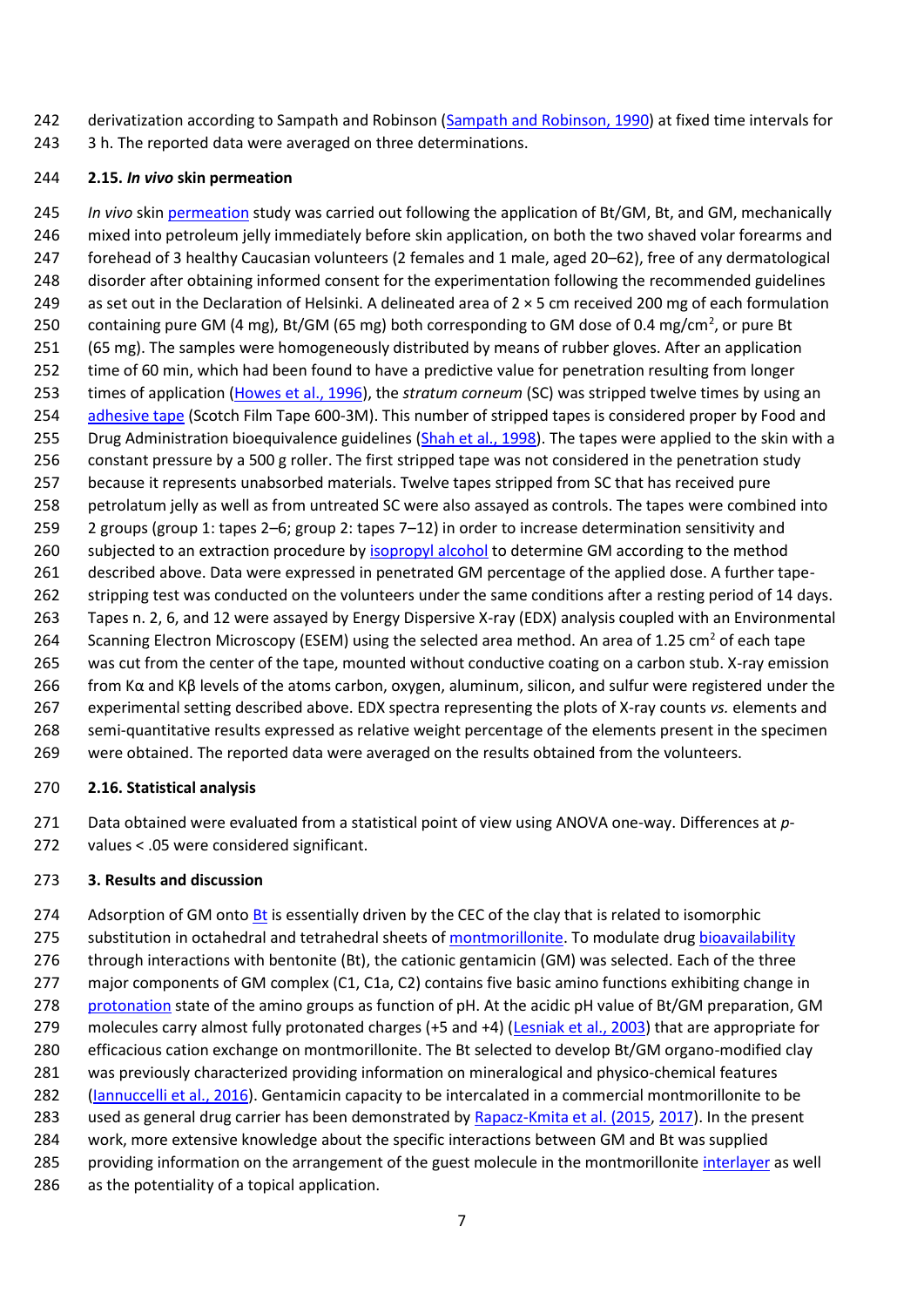#### **3.1. Interlayer structure**

The first step of the research was to verify the usefulness of Bt activation procedure. Clay activation did not

offer advantages in terms of GM adsorption extent (aBt/GM = 4.49 ± 0.56%, yield% = 25.13 ± 0.62;

290 Bt/GM =  $7.16 \pm 0.91$ %, yield% =  $35.29 \pm 0.51$ ). Therefore, the study was performed only on the non-activated Bt/GM.

 Bentonite treatment with GM generated an increase of clay average particle size (*p* > .05) ([Table 1\)](https://www.sciencedirect.com/science/article/pii/S0169131718301340?via%3Dihub#t0005) though remaining in the size range considered proper for several dermatological and cosmetic purposes [\(Lein and](https://www.sciencedirect.com/science/article/pii/S0169131718301340?via%3Dihub#bb0255)  [Oussoren, 2015\)](https://www.sciencedirect.com/science/article/pii/S0169131718301340?via%3Dihub#bb0255). Both Bt and Bt/GM exhibited negative surface charge with a greater magnitude in Bt 295 compared to Bt/GM ( $p < .05$ ) ([Table 1\)](https://www.sciencedirect.com/science/article/pii/S0169131718301340?via%3Dihub#t0005). Bentonite net surface charge is mainly due to montmorillonite pH- independent permanent structural charges accounting for 90–95% of the total charges [\(Au and Leong,](https://www.sciencedirect.com/science/article/pii/S0169131718301340?via%3Dihub#bb0025)  [2016;](https://www.sciencedirect.com/science/article/pii/S0169131718301340?via%3Dihub#bb0025) [Pecini and Avena, 2013\)](https://www.sciencedirect.com/science/article/pii/S0169131718301340?via%3Dihub#bb0340). Furthermore, montmorillonite is characterized by a surface charge due to 298 the hydrolysis of Si ... O and Al ... OH bonds on the external surfaces of tetrahedral sheets as well as along the edges. Consequently, the lower Bt/GM *Z*-potential in absolute value is probably ascribable to GM interactions with the edges of clay particles and/or acidic pH medium of GM water solution [\(Delgado et al.,](https://www.sciencedirect.com/science/article/pii/S0169131718301340?via%3Dihub#bb0110)  [1986;](https://www.sciencedirect.com/science/article/pii/S0169131718301340?via%3Dihub#bb0110) [Furukawa et al., 2009\)](https://www.sciencedirect.com/science/article/pii/S0169131718301340?via%3Dihub#bb0155). Upon contact with water, Bt provided alkaline dispersions (pH of about 9, [Table 1\)](https://www.sciencedirect.com/science/article/pii/S0169131718301340?via%3Dihub#t0005), in agreement with the values required by both [U.S.](https://www.sciencedirect.com/topics/earth-and-planetary-sciences/united-states-of-america) and European Pharmacopeias. Alkalinity, that remained unchanged after 1 h, is generated by quick diffusion from the interlayer surfaces of exchangeable 304 Na<sup>+</sup> ions retained b[y electrostatic attraction.](https://www.sciencedirect.com/topics/engineering/electrostatic-attraction) Conversely, Bt/GM water dispersions exhibited pH values consistent with those of pure GM suggesting the occurred exchange process between montmorillonite interlayer cations and GM.

Table 1

Size, polydispersity index (PDI), surface charge, and pH values of Bt. GM, and Bt/GM. Mean values  $\pm$  SD.

| Sample            | Z-average $(\mu m) \pm SD$                                     | PDI                                                            | Z-potential $(mV) \pm SD$              | pH value                                                                                                                                    |
|-------------------|----------------------------------------------------------------|----------------------------------------------------------------|----------------------------------------|---------------------------------------------------------------------------------------------------------------------------------------------|
| GM<br>Bt<br>Bt/GM | $\overline{\phantom{0}}$<br>$3.64 \pm 0.98$<br>$6.82 \pm 0.75$ | $\overline{\phantom{0}}$<br>$0.42 \pm 0.15$<br>$0.62 \pm 0.12$ | $-28.40 \pm 0.98$<br>$-17.60 \pm 1.30$ | $4.52 \pm 0.05$<br>$9.43 \pm 0.48$ (time = 0)<br>$9.30 \pm 0.07$ (time = 1 h)<br>$4.66 \pm 0.13$ (time = 0)<br>$4.91 \pm 0.10$ (time = 1 h) |

 In order to define the arrangement of GM molecules within montmorillonite lattice and elucidate the interaction mechanism occurring in Bt/GM, a suite of analyses was performed.

 Elemental CHN analysis carried out on Bt/GM showed a C/N ratio in nice agreement (*p* < .05) with that of GM alone [\(Table 2\)](https://www.sciencedirect.com/science/article/pii/S0169131718301340?via%3Dihub#t0010) and therefore evidenced that the drug was present in the organo-modified clay.

Table 2 CHN microanalysis and C/N ratios of Bt, GM, and Bt/GM. Mean values  $\pm$  SD.  $Comula = CO<sub>4</sub>$ **ETOX** KIDZ.  $C$   $\Delta T$ 

| запи рге | <b>C</b> <sub>20</sub> | <b>FI'YO</b>    | <b>IN 70</b>     | <b>U/IV</b>              |
|----------|------------------------|-----------------|------------------|--------------------------|
| Bt       | -                      | $0.90 \pm 0.21$ | -                | $\overline{\phantom{a}}$ |
| GM       | $51.80 \pm 1.05$       | $8.91 \pm 0.52$ | $15.12 \pm 0.83$ | $3.43 \pm 0.11$          |
| Bt/GM    | $2.28 \pm 0.20$        | $1.26 \pm 0.23$ | $0.63 \pm 0.005$ | $3.62 \pm 0.30$          |

montmorillonite as a preliminary evidence of GM [intercalation](https://www.sciencedirect.com/topics/earth-and-planetary-sciences/intercalation) was provided by Energy Dispersive X-ray

(EDX) analysis carried out on Bt/GM compared with Bt. The identification and relative quantification

analysis [\(Table 3,](https://www.sciencedirect.com/science/article/pii/S0169131718301340?via%3Dihub#t0015) see Fig. S1) showed the Si and Al elements of tetrahedral and octahedral sheets,

respectively, as well as Mg due to Al partial isomorphic substitution. Isomorphous substitutions in the

octahedral sheets create an excess of negative structural charge within the lattice that is balanced by

inorganic cations (mainly Na<sup>+</sup> and Ca<sup>2+</sup>). A significant ( $p < .05$ ) less abundance of Ca<sup>2+</sup> ions in Bt/GM

320 compared with those of Bt suggests the almost complete substitution of Ca $^{2+}$  ions by the cationic form of

GM and, consequently, a possible drug arrangement within montmorillonite interlayers. The detection of a

The occurrence of a possible exchange process between GM and the exchangeable cations of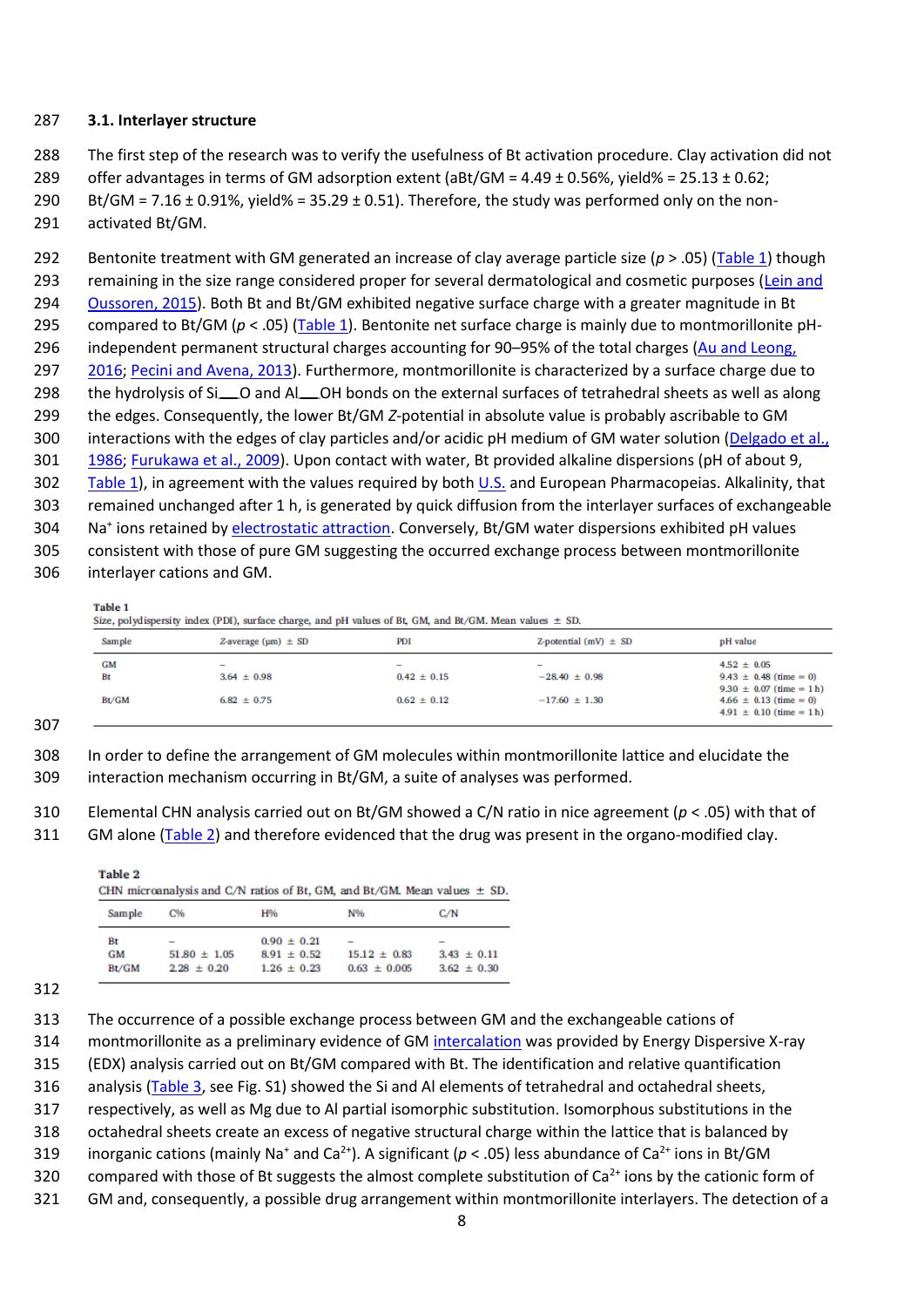322 minimal content of S in the mixture suggests, however, a non-negligible intercalation of GM without losing

#### 323 the [sulfate](https://www.sciencedirect.com/topics/earth-and-planetary-sciences/sulphate) group.

#### Table 3

EDX semi-quantitative analysis of the elements present in Bt and Bt/GM samples. All data are expressed as relative percentage of the elements  $> 0.5\%$ . Mean values  $\pm$  SD.

|             | Bt               | Bt/GM            |
|-------------|------------------|------------------|
| о           | $32.25 \pm 3.24$ | $59.48 \pm 0.63$ |
| Na          | $1.13 \pm 0.73$  | $0.90 \pm 0.25$  |
| Mg          | $0.79 \pm 0.59$  | $0.71 \pm 0.20$  |
| A1          | $11.01 \pm 0.76$ | $7.32 \pm 0.23$  |
| Si          | $46.92 \pm 2.42$ | $27.99 \pm 0.45$ |
| $\mathbf S$ |                  | $0.26 \pm 0.20$  |
| K           | $2.38 \pm 0.60$  | $1.47 \pm 0.17$  |
| Ca          | $2.30 \pm 0.59$  | $0.44 \pm 0.16$  |
| Fe          | $3.22 \pm 0.86$  | $1.43 \pm 0.27$  |

#### 324

325 Nonetheless, it has to be considered that GM could interact also with additional negative polar sites at the 326 broken edges as well as by exposed hydroxyl end-groups on the terminated planes.

327 Another preliminary evidence was provided by mid-IR spectroscopy (see Fig. S2). The most relevant feature 328 of the mid-IR spectra is the band at about 3400 cm<sup>-1</sup>, related to the overlapping of asymmetric  $v_3$  and 329 symmetric  $v_1(H_0, H)$  stretching vibrations of water bound b[y hydrogen bonds](https://www.sciencedirect.com/topics/earth-and-planetary-sciences/hydrogen-bonds) in the interlayer 330 [\(Farmer, 1974\)](https://www.sciencedirect.com/science/article/pii/S0169131718301340?via%3Dihub#bb0130). Unlike in Bt and Bt/GM physical mixture, the band position in the Bt/GM shift to a lower 331 value, suggesting a decrease of the coordinated water amount induced by the substitution of the 332 exchangeable cations of montmorillonite by GM. This conclusion is supported by the shift of the shoulder at 333 about 3250 cm<sup>-1</sup> related to the [overtone](https://www.sciencedirect.com/topics/engineering/overtone) (2 $v_2$ ) of the bending mode of the solvated water [\(Farmer, 1974\)](https://www.sciencedirect.com/science/article/pii/S0169131718301340?via%3Dihub#bb0130) and by the positions of th[e absorption bands](https://www.sciencedirect.com/topics/earth-and-planetary-sciences/absorption-spectra) at about 1635 cm<sup>-1</sup> attributable to v<sub>2</sub> (H<sub>nd</sub>o H) bending 335 [vibration.](https://www.sciencedirect.com/topics/earth-and-planetary-sciences/bending-vibration) The position of this band is the same in Bt and Bt/GM physical mixture (~1637 cm<sup>-1</sup>), it is instead 336 moved to a lower value (~1628 cm<sup>-1</sup>) in the Bt/GM suggesting a decrease of the coordinated water amount 337 as demonstrated also b[y Madejová et al. \(2002\)](https://www.sciencedirect.com/science/article/pii/S0169131718301340?via%3Dihub#bb0285) in samples where the amount of water has been 338 decreased. Other features of the mid-IR spectra can be related both to montmorillonite and to other 339 mineralogical phases as well [\(Iannuccelli et al., 2016\)](https://www.sciencedirect.com/science/article/pii/S0169131718301340?via%3Dihub#bb0200). More in detail we refer to the bands at about 340 [\(Madejová and Komadel, 2001](https://www.sciencedirect.com/science/article/pii/S0169131718301340?via%3Dihub#bb0280)): i) 3692 and 3620 cm<sup>-1</sup> related to OH stretching of structural hydroxyl 341 groups of kaolinite and montmorillonite, respectively; ii) 916 cm<sup>-1</sup>, a band related to (AlAlOH) bending in 342 montmorillonite; iii) 1100, 795 and 690 cm<sup>-1</sup> related to the Si-O vibration of quartz; iv) 1030 cm<sup>-1</sup> related 343 to Si O stretching vibration in montmorillonite. These features, however do not significantly change in Bt, 344 Bt/GM and Bt/GM physical mixture suggesting that they are unaffected by the presence of the antibiotic.

 The main technique for detecting structural variations such as changes in the basal periodicity of 346 montmorillonite, is obtained by [XRD.](https://www.sciencedirect.com/topics/engineering/x-ray-powder-diffraction) The comparison between XRD pattern of Bt and Bt/GM did not 347 highlight considerable differences except for a minor reduction of  $d_{001}$  value in Bt/GM montmorillonite 348 (d<sub>001</sub> = 14.19 Å) respect to Bt montmorillonite (d<sub>001</sub> = 14.95 Å). Hence, temperature controlled XRD analysis was performed to acquire more information about GM arrangement within montmorillonite framework. In fact, in montmorillonite the thickness of the interlayer depends greatly on the type of occupying molecules (e.g., cations, organic molecules, *etc.*) and on the amount of solvating water. Conversely, by measuring the variation of the distances between the stacked layers along the *c* axis (*i.e.*, the d values of the (00l) reflections) as a function of temperature, information can be acquired on the thermal stability of the molecules occupying the interlayer.

355 [Fig. 2](https://www.sciencedirect.com/science/article/pii/S0169131718301340?via%3Dihub#f0010) compares the trends of  $d_{001}$  reflections of montmorillonite in Bt and Bt/GM samples. The most 356 significant data of the comparison is the persistence of the periodicity of Bt/GM montmorillonite despite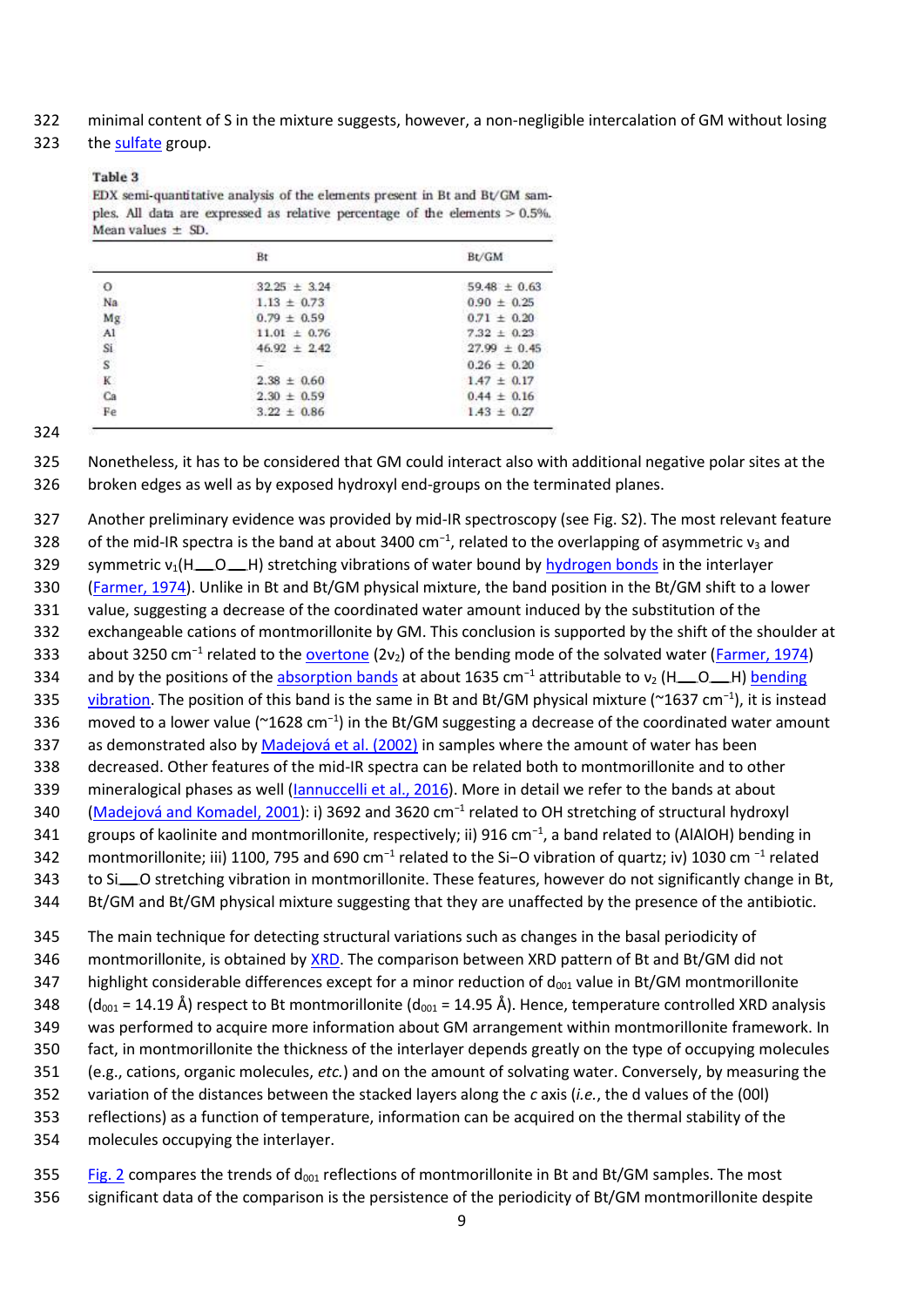the rapid decrease observed for Bt montmorillonite. In fact, at 150 °C Bt montmorillonite interlayer

358 exhibited the typical value of the completely dehydrated interlayer ( $d_{001}$  = ~10 Å), and this value did not

change until the occurring of framework collapse at about 600 °C. Conversely, the reduction of the

interlayer spacing in Bt/GM montmorillonite only starts after 210 °C. Thermal analyses here after reported,

in nice agreement with these finding, will better highlight that at about this temperature begins the

[thermal decomposition](https://www.sciencedirect.com/topics/earth-and-planetary-sciences/thermal-decomposition) of the antibiotic.



364 Fig. 2. Plot of d<sub>001</sub> values for **Bt** (black circle) and Bt/GM (gray circle) [montmorillonite](https://www.sciencedirect.com/topics/earth-and-planetary-sciences/montmorillonite) as a function of

temperature. The position of each (001) peak has been determined at the mid-height of the reflection,

 through the use of the software X-Pert High Score Plus. The error of the measurement falls within the dimensions of the used symbol.

368 Thermogravimetric (TG) and its first derivative (DTG) curves for GM are shown in [Fig. 3.](https://www.sciencedirect.com/science/article/pii/S0169131718301340?via%3Dihub#f0015) Five main reactions,

with maxima at 80, 260, 317, 500, and 582 °C (DTG curve), lead to a nearly complete thermal

decomposition of the antibiotic. The weight loss with maximum at 80 °C (mass loss of 14.7%, TG curve) is

related to the removal of free water molecules, whereas reactions at higher temperature are related to the

372 thermal decomposition of both the organic fraction and the [sulfate group.](https://www.sciencedirect.com/topics/earth-and-planetary-sciences/sulfate-group) The asymmetry and/or band-like

shape of the DTG peaks, in particular for the thermal event that occurs at *T* > 200 °C, maybe related to the

 different forms (C1, C1a, and C2) of GM that thermally decomposed at significantly different temperature values.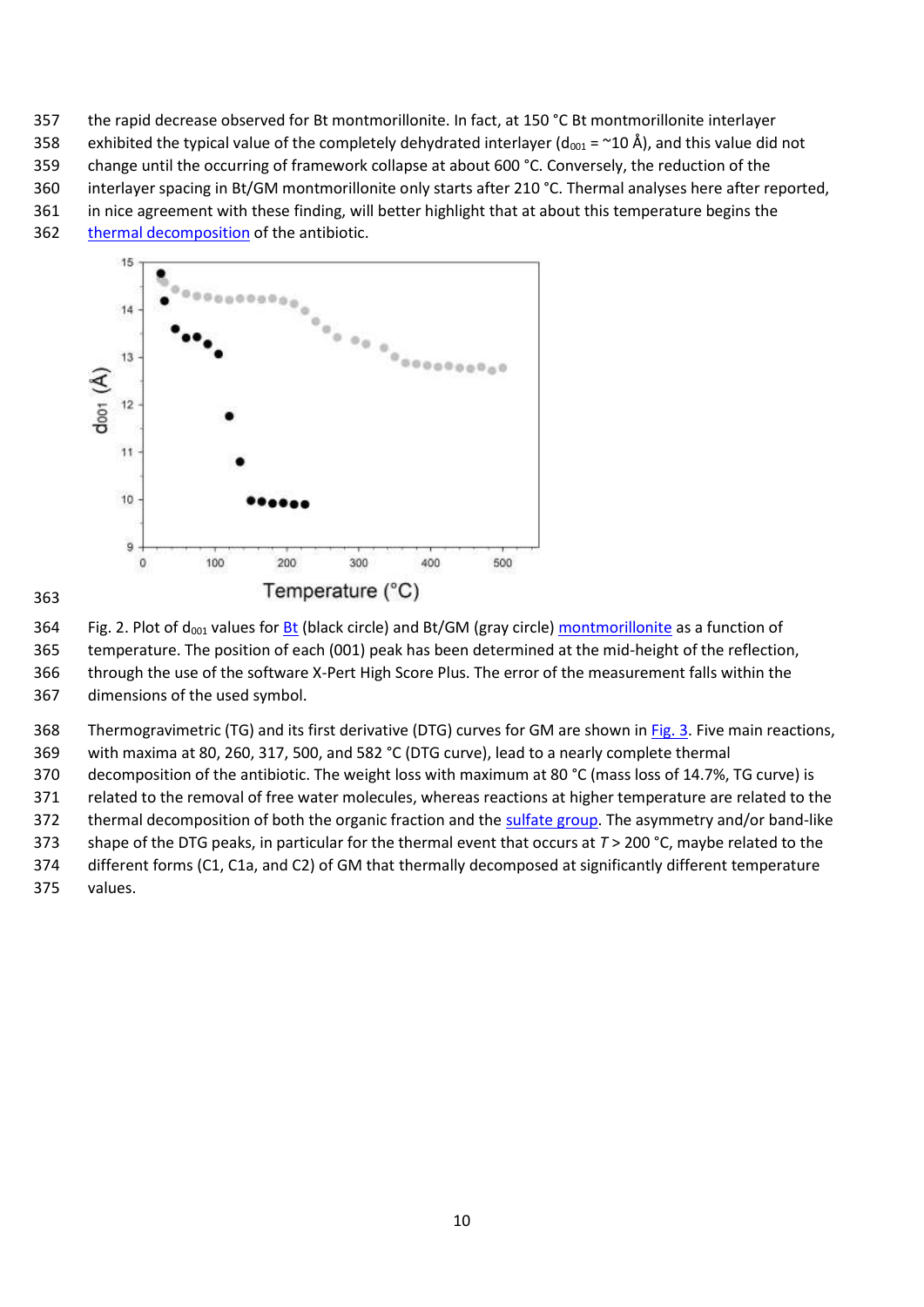

Fig. 3. TG (dashed line) and DTG curves (solid line) of GM.

378 The [thermal behaviors](https://www.sciencedirect.com/topics/engineering/thermal-behaviour) of Bt and Bt/GM are compared i[n Fig. 4.](https://www.sciencedirect.com/science/article/pii/S0169131718301340?via%3Dihub#f0020) The DTG curve [\(Fig. 4a](https://www.sciencedirect.com/science/article/pii/S0169131718301340?via%3Dihub#f0020)) of Bt shows four [thermal reactions](https://www.sciencedirect.com/topics/earth-and-planetary-sciences/thermal-reaction) with maxima at 103, 165, 485 and 645 °C. The first two reactions occurred between 25 and 210 °C and are attributed to the dehydration of montmorillonite with the removal of two water layers differently bound to the interlayer cation (maxima at 103 and 165 °C with mass losses of 9.0 and 0.84%, 382 respectively - [Fig. 4b](https://www.sciencedirect.com/science/article/pii/S0169131718301340?via%3Dihub#f0020)). This finding is in agreement with the presence o[f divalent cations](https://www.sciencedirect.com/topics/engineering/divalent-cation) (Ca<sup>2+</sup>) as major 383 interlayer species (*Iannuccelli et al., 2016; Mackenzie, 1970*) and with XRD data (*Fig. 2*). The two reactions at higher temperature are ascribable to the dehydroxilation of the octahedral sheets of kaolinite (maximum at 485 °C, mass loss 1.2%) and montmorillonite (maximum at 645 °C, mass loss 1.9%). Differential thermal 386 analyses (not reported) additionally evidenced a[n endothermic reaction](https://www.sciencedirect.com/topics/earth-and-planetary-sciences/endothermic-reaction) with maximum at 573 °C related to 387 the transition from the trigonal  $\alpha$  to the hexagonal  $\beta$  form of quartz [\(Iannuccelli et al., 2016\)](https://www.sciencedirect.com/science/article/pii/S0169131718301340?via%3Dihub#bb0200).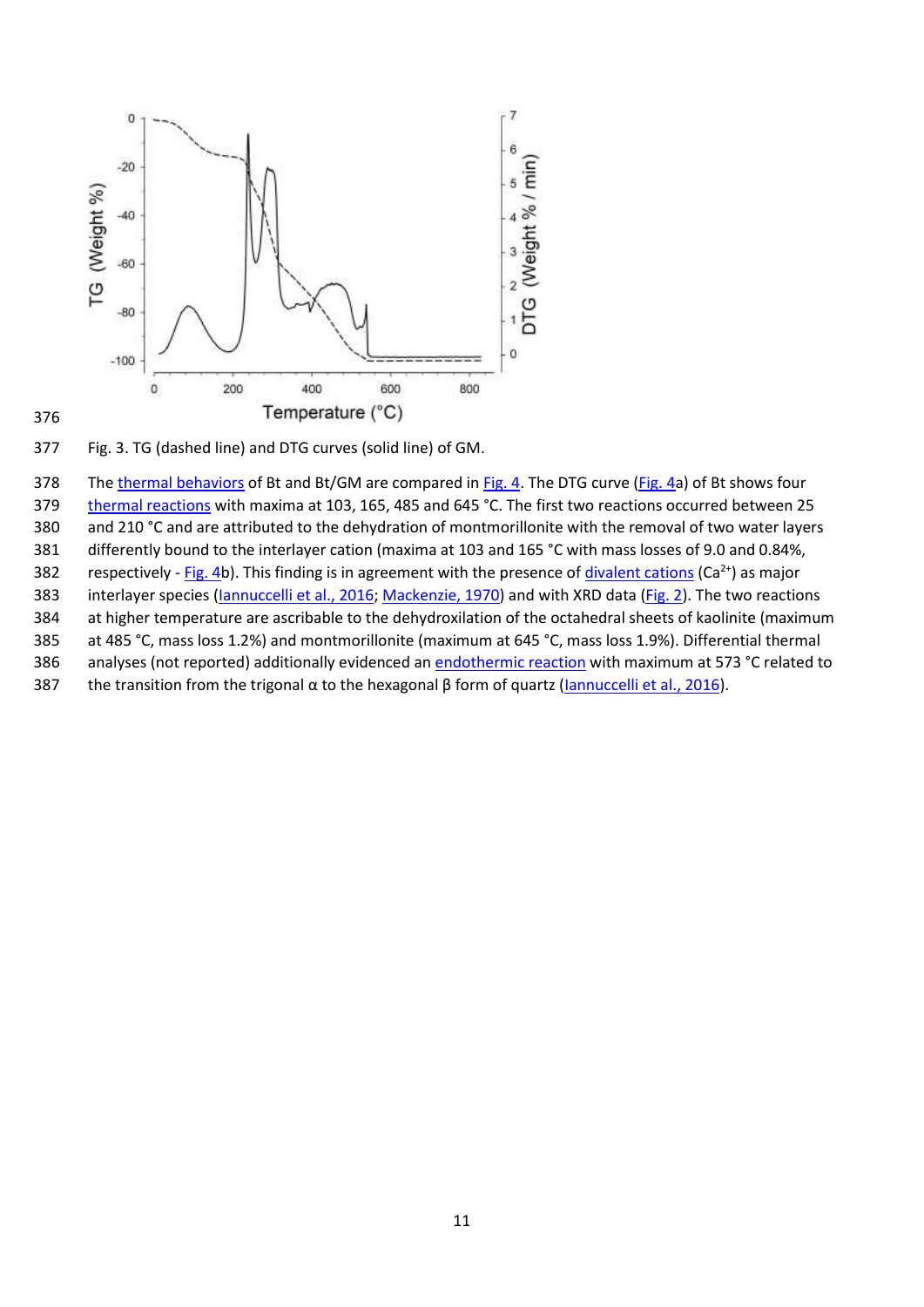

#### 

#### 389 Fig. 4. DTG (a) and TG (b) curves of  $Bt$  (black line) and Bt/GM (gray line).

 The TG and DTG curves of Bt/GM nearly parallel those of Bt, but with some major differences, arising from the presence of GM, that are: i) a drastic reduction of the mass loss related to the removal of hydration water (reactions between 25 and 235 °C, mass loss 3.85%); ii) two additional thermal events with maxima

 at 298 and 360 °C (reactions between 220 and 405 °C, mass loss 2.30%); iii) a shift toward lower temperature values of the two dehydroxilation reactions; iv) an additional thermal events with maximum at

about 830 °C.

 The lower amount of water in Bt/GM compared to Bt may explain the small difference in layer periodicity of montmorillonite measured by XRD at room temperature. The two reactions between 220 and 405 °C

occur nearly in the same temperature of those observed for pure GM, however with a lower decomposition

- rate (DTG curve). As already pointed out, it is not negligible that the reaction at temperature at which starts
- 400 the first of the two reactions (220 $^{\circ}$ C) is about the same at which begins the reduction of layer periodicity
- [\(Fig. 2\)](https://www.sciencedirect.com/science/article/pii/S0169131718301340?via%3Dihub#f0010). This finding may be thus definitively attributed to the beginning of the thermal decomposition of
- the intercalated antibiotic, as moreover suggested by MS-EGA curves.

 The thermal decomposition of pure GM is complete at about 600 °C ([Fig. 3\)](https://www.sciencedirect.com/science/article/pii/S0169131718301340?via%3Dihub#f0015); however, TG curves indicated that the intercalated antibiotic follows a different thermal path. More in detail, MS-EGA curves (see Fig. S3) 405 indicated that the two just mentioned reactions lead to the release of H<sub>2</sub>O (m/z = 18), NO (m/z = 30), and  $CO<sub>2</sub>$  (Fig. S3), further supporting the intercalation of GM. The detection of a MS-EGA signal for SO<sub>2</sub>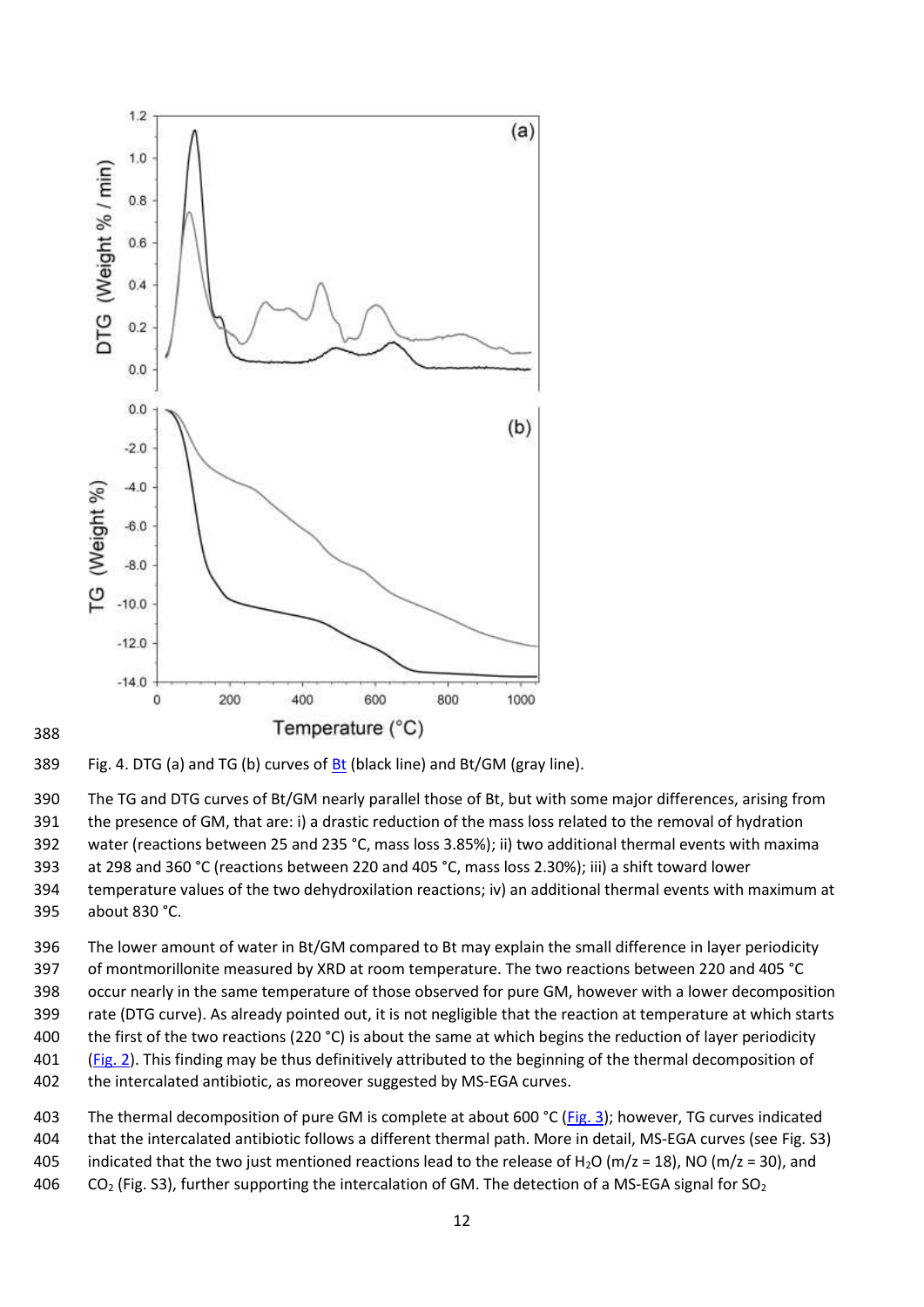- highlights, however, the presence of marginal content of GM in its sulfate form, in accordance with the
- elemental analysis. XRD measurements showed that the layer periodicity of Bt/GM montmorillonite after
- the reaction with maximum at 360 °C was about 13 Å, higher than that in Bt montmorillonite (*i.e.*, 9.9 Å). It
- may be concluded that after the two thermal reactions occurring between 220 and 405 °C, a pillar-like
- residue, that thermally decomposes at higher temperature, forms in the interlayer of montmorillonite.
- However, as above mentioned, all these high temperature reactions (included the modification of the
- temperature at which occurred dehydroxilation) have not been taken into account in the present work, as
- they are related to the [thermal evolution](https://www.sciencedirect.com/topics/earth-and-planetary-sciences/thermal-evolution) of the already decomposed antibiotic and mineral. Nevertheless,
- they well support the hypothesis of intercalation.
- 416 Further evidence supporting the intercalation of gentamicin is provided b[y DSC](https://www.sciencedirect.com/topics/earth-and-planetary-sciences/differential-scanning-calorimetry) measurements that showed
- the absence of GM endothermic reaction in Bt/GM. On the opposite, this reaction is visible when DSC
- curves are collected for pure GM and physical mixture of Bt and GM.
- Comparison of experimental measurements with MD simulations provided a more detailed understanding
- 420 of the arrangement and bonding promoted by the GM molecules intercalated in montmorillonite. A
- computational approach attempted to simulate the interactions in the inter-structure of an ideal model of
- 422 montmorillonite  $(X_{0.75}[Si_{7.75}Al_{0.25}][Al_{3.5}Mg_{0.5}]O_{20}(OH)_{4}$  which corresponds to a CEC of 101.9 meg/100 g),
- 423 gentamicin molecules (using C1 as a molecule model), sodium ions and [solvent molecules](https://www.sciencedirect.com/topics/engineering/solvent-molecule)  $(H_2O)$ .
- Gentamicin components present both hydroxyl and amino groups and this affects the total positive charge
- 425 (from 1 to 5 possible positive charge) of each molecule depending on the pH of the solution (Lesniak et al.,
- [2003](https://www.sciencedirect.com/science/article/pii/S0169131718301340?via%3Dihub#bb0260)). In this study the system was simulated considering a pH ~ 5 [aqueous environment](https://www.sciencedirect.com/topics/engineering/aqueous-environment) corresponding to
- 427 the preparation pH value at which GM molecules carry almost fully protonated charges (~85% of +5 and
- ~15% of +4), taking into account the distribution diagram of the different protonated species of component
- C1. This was achieved by inserting into the interlayer ~78.9% of molecules with +5 and ~21.1% molecules
- with 4+ charges and a certain content of water molecules (~2 wt%). Plus, in order to mimic the partial
- exchange process obtained experimentally a certain amount of sodium ions were also inserted. The
- simulated interlayer is made of ~79.2% of GM and ~20.8% of sodium ions with respect to the theoretical CEC. In this situation, the content of GM molecules useful to balance the negative charge of
- 
- 434 montmorillonite corresponds to an organic content of ~7.7% by weight.
- Modeling results clearly show that Bt/GM is characterized by a monolayer arrangement of the GM (C1)
- molecules with a resulting layering periodicity of 14.2 ± 0.3 Å, a value in fair agreement with XRD finding
- (14.19 Å). The side and top views of a typical configuration of Bt/GM hybrid system optimized by simulation
- 438 are shown i[n Fig. 5a](https://www.sciencedirect.com/science/article/pii/S0169131718301340?via%3Dihub#f0025) and b. The analyses of density profiles show clear peaks for all the intercalated species.
- On the basis of [radial distribution functions,](https://www.sciencedirect.com/topics/engineering/radial-distribution-function) the interatomic distance between the individual components
- of the sub-networks was further assessed. In particular, the ammonium H atoms of the GM molecules resulted located within the 2.1–2.9 Å range from the oxygen atoms of the montmorillonite surfaces, a
- distance slightly larger than those found in alkyl ammonium ions-based [organoclays](https://www.sciencedirect.com/topics/earth-and-planetary-sciences/organoclay) (1.8–2.5 Å) ([Liu et al.,](https://www.sciencedirect.com/science/article/pii/S0169131718301340?via%3Dihub#bb0265)
- [2007\)](https://www.sciencedirect.com/science/article/pii/S0169131718301340?via%3Dihub#bb0265). This difference can be ascribed to the larger molecular flexibility of the alkyl [ammonium cation](https://www.sciencedirect.com/topics/engineering/ammonium-cation) due
- to its alkyl chain with respect to the more rigid and sterically hindered nature of the cyclic GM (C1)
- molecules. Both Na ions and the ammonium H atoms promote strong interactions with the oxygen atoms
- of the tetrahedral sheets [\(Fig. 5c](https://www.sciencedirect.com/science/article/pii/S0169131718301340?via%3Dihub#f0025) and d), being mostly located above the surface [siloxane](https://www.sciencedirect.com/topics/earth-and-planetary-sciences/siloxane) rings (*i.e.* six-
- member rings). Water molecules partially affect such interactions by competing with the oxygen atoms of
- the tetrahedral sheets in promoting H-bonding with GM (C1) ammonium H atoms and hydroxyl groups and
- 449 solvating the inner- and outer-sphere Na complexes [\(Brigatti et al., 2011\)](https://www.sciencedirect.com/science/article/pii/S0169131718301340?via%3Dihub#bb0075).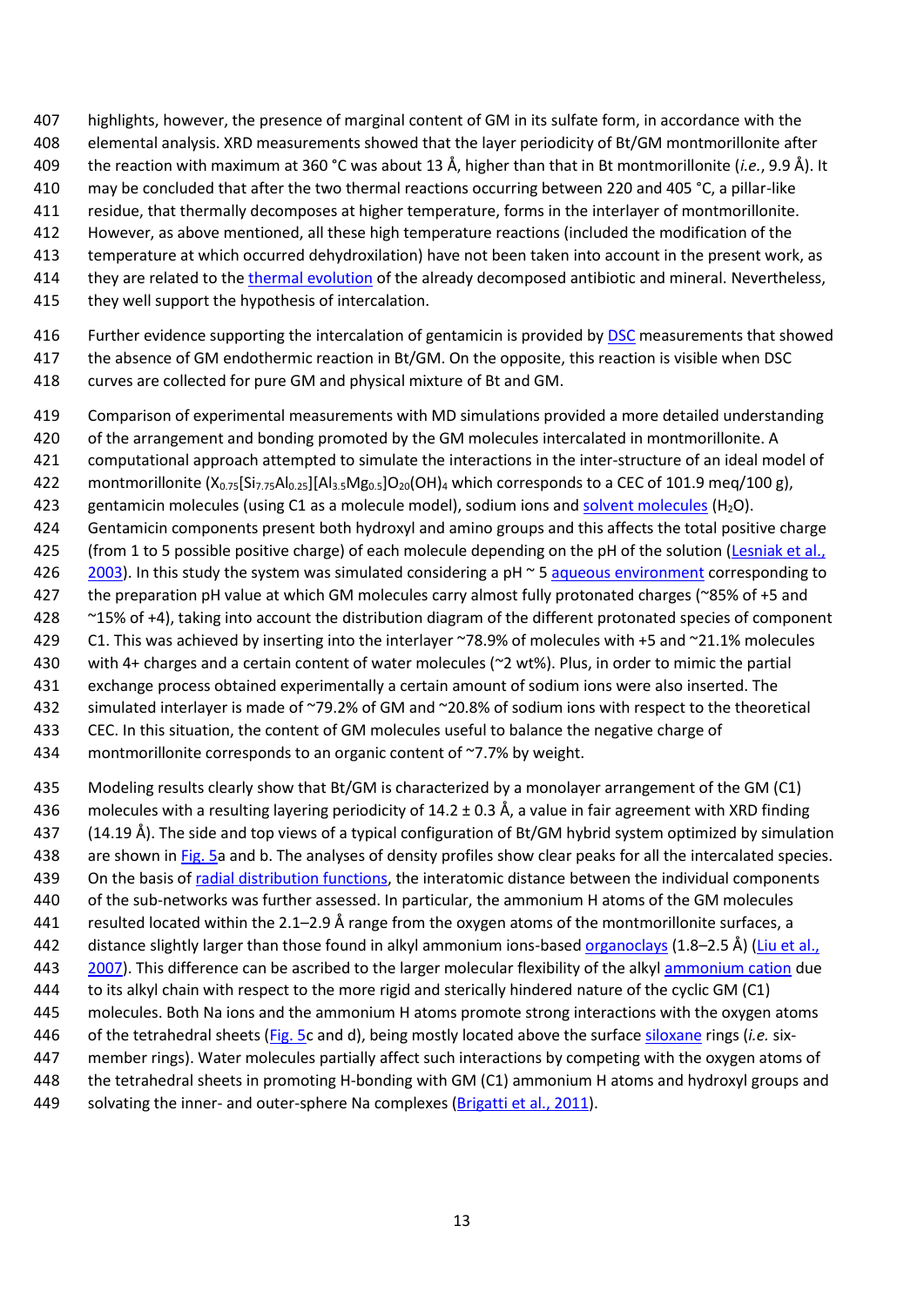

#### 

 Fig. 5. a) Side view of [montmorillonite](https://www.sciencedirect.com/topics/earth-and-planetary-sciences/montmorillonite) in the Bt/GM hybrid system optimized by MD modeling. The simulated [supercell](https://www.sciencedirect.com/topics/earth-and-planetary-sciences/supercell) is shown within the blue line and it is replicated twice along the z direction for clearness. b) Top view of the local arrangement of GM and water molecules and Na ions within the montmorillonit[e interlayer.](https://www.sciencedirect.com/topics/engineering/interlayer) c) Local environment around the GM ammonium group where the interaction between it[s hydrogen atoms](https://www.sciencedirect.com/topics/earth-and-planetary-sciences/hydrogen-atom) with the oxygen of the tetrahedral sheets and the oxygen of water molecules are highlighted with a blue dashed line. d) Local coordination environment of a Na ion located on top of 457 tetrahedral Al (Si substitution, charged site). For clearness, only the botto[m siloxane](https://www.sciencedirect.com/topics/earth-and-planetary-sciences/siloxane) sheet surface is shown. Color legend: Si atoms, yellow; O atoms, red; H atoms, white; C atoms, cyan; N atoms, blue; Na ions, green. (For interpretation of the references to color in this figure legend, the reader is referred to the web version of this article.)

#### **3.2. Antibacterial activity and** *in vivo* **skin permeation**

 In a perspective of Bt/GM use as cutaneous drug delivery system for local or systemic control of infections, the study involved the evaluation of GM biological activity within the organo-modified Bt, *in vitro* desorption, and *in vivo* skin [permeation](https://www.sciencedirect.com/topics/engineering/permeation) on human beings. The biological activity of GM within Bt was assessed to point out a possible synergistic clay action. In fact, clay minerals, in particular smectites, have [antimicrobial activity](https://www.sciencedirect.com/topics/engineering/antimicrobial-activity) due to their high absorbing/adsorbing power with respect to water forming 468 unfavorable hydrophobic conditions for the growth of [microorganisms](https://www.sciencedirect.com/topics/earth-and-planetary-sciences/micro-organism) [\(Kim et al., 2016;](https://www.sciencedirect.com/science/article/pii/S0169131718301340?via%3Dihub#bb0240) Williams and [Haydel, 2010\)](https://www.sciencedirect.com/science/article/pii/S0169131718301340?via%3Dihub#bb0425). Antimicrobial activity of Bt/GM was determined on *S. aureus* or *P. aeruginosa* and compared with that of pure GM, pure Bt and the physical mixture of the antibiotic with the clay in the same ratio as

- Bt/GM.
- The results obtained highlighted the absence of antimicrobial activity of the pure Bt and an almost
- complete activity of the physical mixture compared with pure GM (96.59 ± 5.68% against *S. aureus*,
- 88.01 ± 2.90% against *P. aeruginosa*). On the other hand, Bt/GM exhibited an activity against both the
- strains less than those obtained for GM solutions having the same antibiotic concentration (50.37 ± 1.59%
- against *S. aureus*, 50.07 ± 1.88% against *P. aeruginosa*). It is reasonable therefore to suppose that GM,
- though maintaining antibacterial activity against both Gram-positive and Gram-negative bacteria, desorbs
- 478 from Bt/GM within the culture media of the [agar plate](https://www.sciencedirect.com/topics/engineering/agar-plate) incompletely indicating that drug intercalation
- between montmorillonite interlayer reduces drug availability [\(Ambrogi et al., 2017\)](https://www.sciencedirect.com/science/article/pii/S0169131718301340?via%3Dihub#bb0020).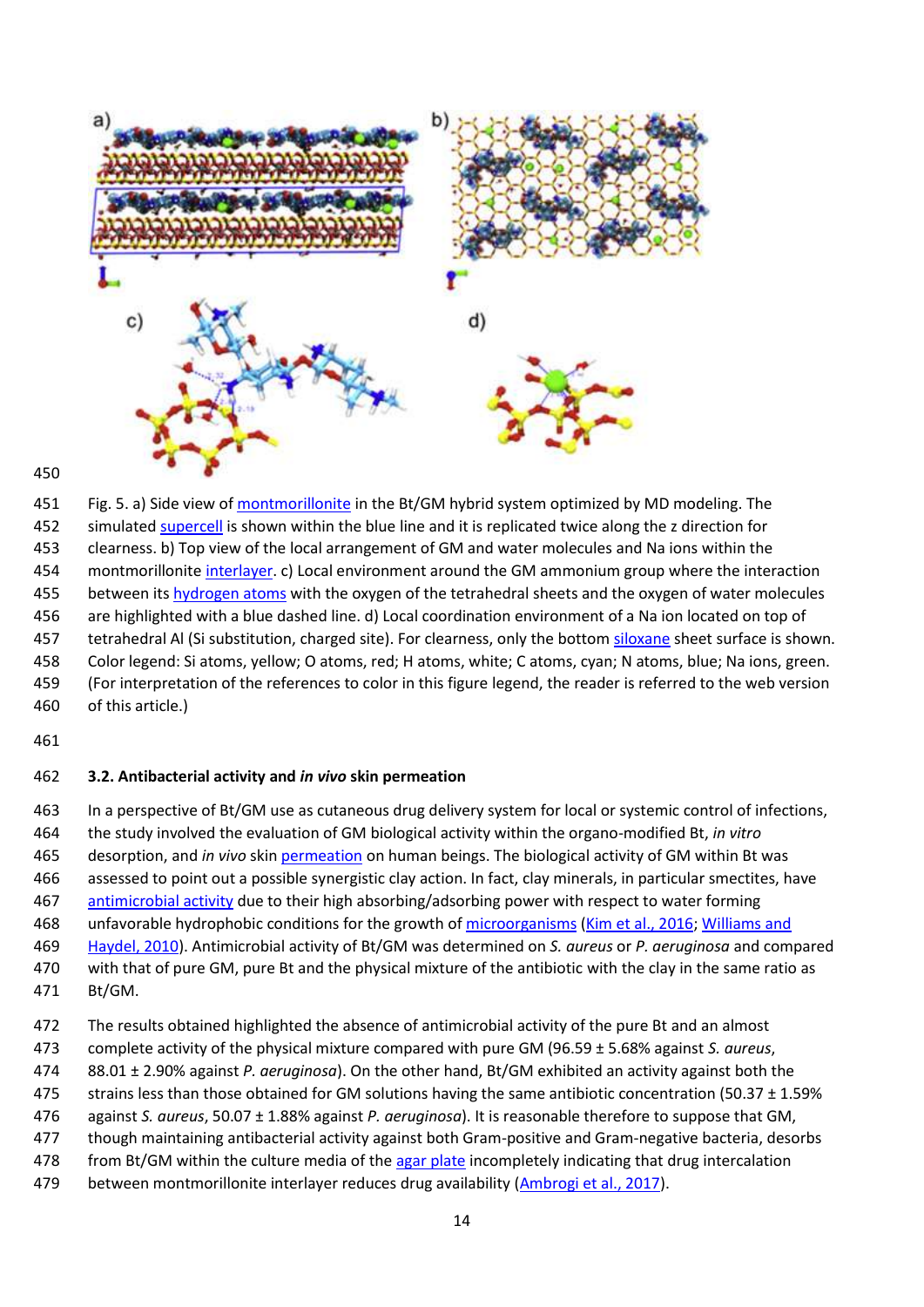Nevertheless, complete GM desorption from Bt/GM was obtained at pH 5.5 buffer solution mimicking the 481 acidic environment of skin surface [\(Fig. 6](https://www.sciencedirect.com/science/article/pii/S0169131718301340?via%3Dihub#f0030)). Unlike the pure GM dissolving within 1 min regardless of the pH value, drug desorption profile involved a burst phase corresponding to about 40% of GM adsorbed onto Bt followed by a sustained phase reaching 100% drug delivered in about 2 h. Conversely, following a burst phase in which about 15% GM diffused into the medium, drug desorption at pH 7.4 was incomplete reaching a plateau corresponding to about 50% of GM payload after about 30 min. Burst phases could be related to GM fraction deposited or weakly linked to Bt particle surface whereas the subsequent phases to an exchange process between the intercalated GM and the cations present in the media reaching 488 equilibrium according to the available cations [\(Joshi et al., 2009\)](https://www.sciencedirect.com/science/article/pii/S0169131718301340?via%3Dihub#bb0225).



Fig. 6. Profiles of gentamicin desorption from Bt/GM in pH 5.5 and pH 7.4 media.

 The higher GM percentage amounts desorbed at pH 5.5 with respect to pH 7.4 may reasonably arise from a 492 competition by H<sup>+</sup> ions present in th[e assay medium](https://www.sciencedirect.com/topics/engineering/assay-medium) on the same interaction sites of GM (Iannuccelli et al., [2015;](https://www.sciencedirect.com/science/article/pii/S0169131718301340?via%3Dihub#bb0195) [Joshi et al., 2009\)](https://www.sciencedirect.com/science/article/pii/S0169131718301340?via%3Dihub#bb0225). In biological fluids, physiological counter-ions can displace differently the drug 494 from the substrate and deliver it into the body [\(Aguzzi et al., 2007\)](https://www.sciencedirect.com/science/article/pii/S0169131718301340?via%3Dihub#bb0010).

 The understanding of the mechanism by which insoluble particles can cross the *stratum corneum* (SC) is relevant to both prevent any possible local side effects or systemic exposure and properly exploit their 497 potential benefits such as the reservoir role inside the [hair follicles](https://www.sciencedirect.com/topics/engineering/hair-follicle) [\(Wosicka and Cal, 2010\)](https://www.sciencedirect.com/science/article/pii/S0169131718301340?via%3Dihub#bb0435) or the drug 498 transport modulation [\(Scalia et al., 2013\)](https://www.sciencedirect.com/science/article/pii/S0169131718301340?via%3Dihub#bb0390). Since the passive transport through intact skin is considered 499 highly unlikely [\(SCCP, 2007\)](https://www.sciencedirect.com/science/article/pii/S0169131718301340?via%3Dihub#bb0395), particle penetration is most likely along the intercellular route following the 500 lipid channels between the [corneocytes](https://www.sciencedirect.com/topics/engineering/corneocytes) and the appendage route along the hair follicles. Unlike the open question concerning [nanoparticles,](https://www.sciencedirect.com/topics/engineering/nanoparticle) there is agreement tha[t microparticles](https://www.sciencedirect.com/topics/earth-and-planetary-sciences/microparticles) up to 10 μm can enter into the follicle orifices that can act as an efficient long-term drug reservoir [\(Lademann et al., 2007\)](https://www.sciencedirect.com/science/article/pii/S0169131718301340?via%3Dihub#bb0250) from which soluble compounds could also diffuse into the viable epidermis [\(Borm et al., 2006\)](https://www.sciencedirect.com/science/article/pii/S0169131718301340?via%3Dihub#bb0070). In relation to this, the density and size of hair follicles as well as the lipophilicity of the material applied on the skin have been 505 assumed to contribute to differences in penetration rates [\(Feldmann and Maibach, 1967;](https://www.sciencedirect.com/science/article/pii/S0169131718301340?via%3Dihub#bb0135) [Knorr et al., 2009;](https://www.sciencedirect.com/science/article/pii/S0169131718301340?via%3Dihub#bb0245) [Otberg et al., 2004\)](https://www.sciencedirect.com/science/article/pii/S0169131718301340?via%3Dihub#bb0330). To assess the mechanism by which the organo-modified bentonite enters the SC, the present study has considered the *in vivo* skin [penetration profile](https://www.sciencedirect.com/topics/engineering/penetration-profile) of Bt/GM in comparison with that of pure GM and pure Bt applying the samples, incorporated in petroleum jelly, on human skin regions having two 509 different hair follicle densities, the volar forearm (18 follicles/cm<sup>2</sup> corresponding to 0.09% skin surface, 510 78 μm diameter of hair follicle orifice) and the forehead (292 follicles/cm<sup>2</sup> corresponding to 1.28% skin surface, 66 μm diameter of hair follicle orifice) [\(Otberg et al., 2004\)](https://www.sciencedirect.com/science/article/pii/S0169131718301340?via%3Dihub#bb0330).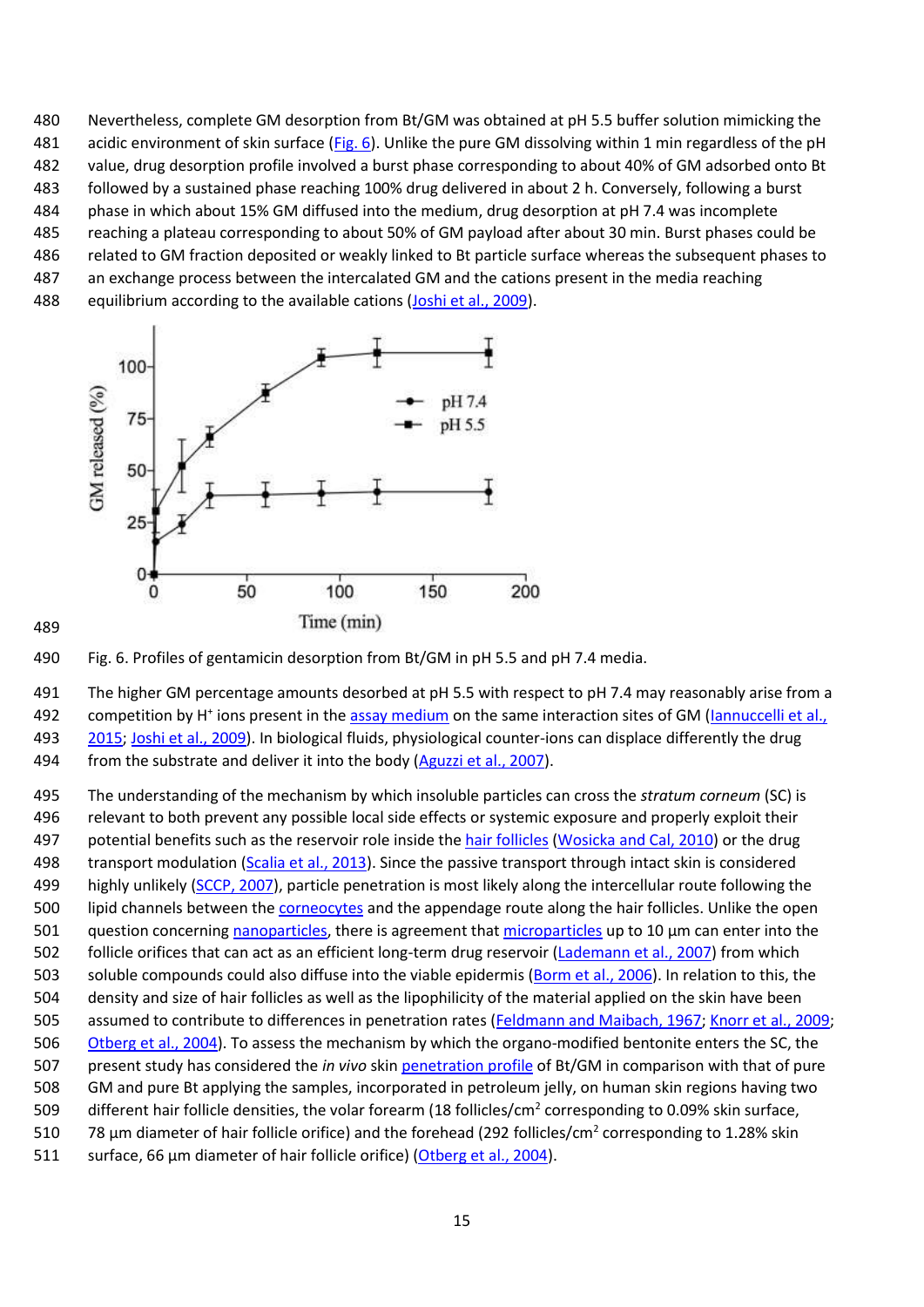The investigation was performed using EDX analysis on twelve repetitive stripped tapes containing the outermost layers of SC, generally the *stratum disjunctum* from the 2nd to the 5th tape, the *stratum compactum* from the 6th to the 12th tape [\(Jacobi et al., 2005\)](https://www.sciencedirect.com/science/article/pii/S0169131718301340?via%3Dihub#bb0215) by both GM extraction from combined tapes and Bt detection on each tape. Skin exposure to pure GM at the level of the forehead region provided drug concentrations higher than those obtained on the volar forearm region (*p* < .05 concerning the first tape group) suggesting the involvement of the trans-follicular route pathway across SC. This assumption is consistent with the results from other Authors arguing that skin appendage route gained renewed interest for [hydrophilic](https://www.sciencedirect.com/topics/engineering/hydrophilic) drugs representing a significant access also for gentamicin [\(Barry, 2002;](https://www.sciencedirect.com/science/article/pii/S0169131718301340?via%3Dihub#bb0050) [Fadli et al., 2015;](https://www.sciencedirect.com/science/article/pii/S0169131718301340?via%3Dihub#bb0125) [Ogiso et al., 2002\)](https://www.sciencedirect.com/science/article/pii/S0169131718301340?via%3Dihub#bb0325). Moreover, GM levels are inclined to decrease with the increase of SC depth. The interaction of GM with Bt decreased antibiotic permeation extent compared with pure GM permeation (*p* < .05) leading to a constant GM concentration (about 2% of the applied dose), regardless of SC depth [\(Fig. 7\)](https://www.sciencedirect.com/science/article/pii/S0169131718301340?via%3Dihub#f0035).



 

 Fig. 7. GM permeated dose (% of the applied dose) across SC from pure GM and Bt/GM: (1) volar forearm, tape group 1 (tapes 2–6); (2) volar forearm, tape group 2 (tapes 7–12); (3) forehead, tape group 1 (tapes 2– 6); (4) forehead, tape group 2 (tapes 7–12).

 It follows a hampering effect of GM permeation provided by its reaction with Bt and the irrelevance of the application region, *i.e.* follicle density indicating presumably a different pathway. To monitor the possible translocation and distribution of Bt/GM across SC, each stripped tape (tapes 2, 6, and 12) was assayed by 532 EDX analysis. All **EDX** spectra obtained from both pure Bt and Bt/GM skin exposure exhibited peaks from carbon, oxygen, aluminum, silicon, and sulfur atoms. The presence of sulfur in all tapes removed from untreated skin, attributable to the emission from S[C keratin,](https://www.sciencedirect.com/topics/earth-and-planetary-sciences/keratin) prevented assessing the permeation of GM in its sulfate form. The elements Si and Al that are not naturally occurring elements in SC entail the presence of Bt [\(Cullander et al., 2000;](https://www.sciencedirect.com/science/article/pii/S0169131718301340?via%3Dihub#bb0100) [Moretto et al., 1999\)](https://www.sciencedirect.com/science/article/pii/S0169131718301340?via%3Dihub#bb0300). Accordingly, the presence of S atoms and the absence of Si and Al atoms were pointed out in all the control tapes (untreated skin and skin treated with only petroleum jelly). By measuring the intensity of characteristic X-rays spectra, the relative weight fraction of 539 Si and Al can be calculated [\(Table 4\)](https://www.sciencedirect.com/science/article/pii/S0169131718301340?via%3Dihub#t0020).

#### Table 4

EDX analysis: relative element weight percentage detected on tapes 2, 6, and 12 following skin exposure to pure Bt and Bt/GM. Mean values  $\pm$  SD.

|                 | Volar forearm           |                          | Forehead                |                          |
|-----------------|-------------------------|--------------------------|-------------------------|--------------------------|
| <b>Sample</b>   | Relative silicon weight | Relative aluminum weight | Relative silicon weight | Relative aluminum weight |
| pure Bt tape 2  | $29.3 \pm 0.7$          | $7.3 \pm 0.3$            | $13.7 \pm 0.6$          | $4.1 \pm 0.5$            |
| pure Bt tape 6  | $3.9 \pm 0.6$           | $1.8 \pm 0.6$            | $5.5 \pm 0.3$           | $1.6 \pm 0.3$            |
| pure Bt tape 12 | $5.3 \pm 0.4$           | $1.6 \pm 0.4$            | $5.3 \pm 0.2$           | $2.3 \pm 0.2$            |
| Bt/GM tape 2    | $28.9 \pm 0.4$          | $7.0 \pm 0.2$            | $51.4 \pm 0.9$          | $10.8 \pm 0.3$           |
| Bt/GM tape 6    | $17.6 \pm 0.4$          | $4.3 \pm 0.3$            | $18.0 \pm 0.5$          | $4.9 \pm 0.3$            |
| Bt/GM tape 12   | $7.8 \pm 0.5$           | $2.4 \pm 0.4$            | $1.0 \pm 0.5$           | $1.6 \pm 0.5$            |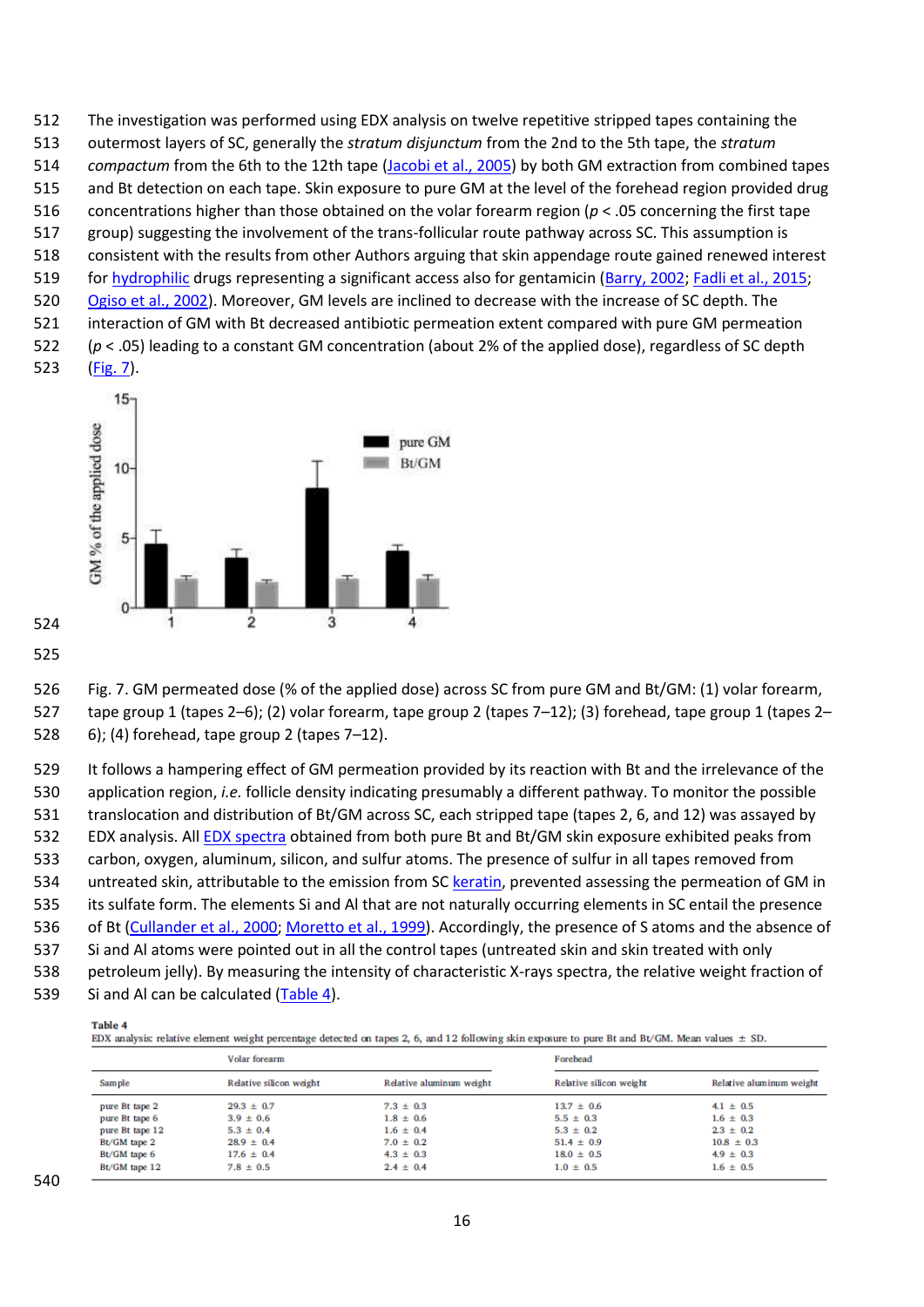The detection of Si and Al atoms in all the tapes reveals the ability of clay particles to translocate across SC until the *stratum compactum* though Si and Al extents decreased with the increase of SC depth. Differences in quantitative distribution of Si and Al atoms between volar forearm and forehead application of both Bt and Bt/GM among the tapes were considered pointless to be argued. The limited influence of the sample exposure region is consistent with the results obtained by GM extraction from the tapes as the evidence of drug/clay association at the time of selecting SC pathway, plausibly different from the trans-follicular one. Besides skin appendages, SC is interrupted by inter-cluster corneocyte regions up to 100 μm in width, made of unsteady lipid packing generating openings having a low resistance to hydrophilic compounds [\(Cevc and](https://www.sciencedirect.com/science/article/pii/S0169131718301340?via%3Dihub#bb0085)  [Vierl, 2010;](https://www.sciencedirect.com/science/article/pii/S0169131718301340?via%3Dihub#bb0085) [Dayan, 2005;](https://www.sciencedirect.com/science/article/pii/S0169131718301340?via%3Dihub#bb0105) [Iannuccelli et al., 2013\)](https://www.sciencedirect.com/science/article/pii/S0169131718301340?via%3Dihub#bb0190). Taking into account the size together with the hydrophilic [nature](https://www.sciencedirect.com/topics/engineering/hydrophilic-nature) of clayey samples, their motion along this trans-epidermal pathway could be considered as the favorite pathway. Moreover, Bt could increase SC hydration by means of the occlusive effect decreasing corneocyte packing and improving the clay transport. Such a route could also bypass the hindering effect on hydrophilic drug permeation provided by sebum along the trans-follicular route [\(Verma et al., 2016\)](https://www.sciencedirect.com/science/article/pii/S0169131718301340?via%3Dihub#bb0420). Even if restricted to the superficial SC layers, it follows that a long-term Bt/GM reservoir for gradual GM release may be expected to perform leading to sustained antibacterial activity and minimized drug side

effects.

#### **4. Conclusions**

 The approach consisting of new carriers redeveloping already-approved drugs and excipients was 559 addressed to modulate gentamicin release and skin [permeation](https://www.sciencedirect.com/topics/engineering/permeation) by exploiting drug arrangement in the [interlayer](https://www.sciencedirect.com/topics/engineering/interlayer) of [montmorillonite.](https://www.sciencedirect.com/topics/earth-and-planetary-sciences/montmorillonite) Comprehensive examination of the organo-modified clay combined with a computational approach elucidated the mechanism of drug interaction with montmorillonite demonstrating the occurred [intercalation.](https://www.sciencedirect.com/topics/earth-and-planetary-sciences/intercalation) From that, gentamicin sustained desorption and the possible pathway across inter-cluster [corneocyte](https://www.sciencedirect.com/topics/engineering/corneocytes) regions of the *stratum corneum* may be ensued in the perspective of contribution to a novel antibiotic material offering a potential more effective anti-infective therapy.

#### **Acknowledgements**

The authors thank Prof. Gilberto Coppi from Department of Life Sciences, University of Modena and Reggio

 Emilia, for his expert and valuable support and Colorobbia Group, Porto Azzurro (Italy), for the kind gift of bentonite samples.

#### **References**

C. Aguzzi, C. Viseras, P. Cerezo, S. Rossi, F. Ferrari, A. López-Galindo, C. Caramella

## **Influence of dispersion conditions of two pharmaceutical grade clays on their interaction with some tetracyclines**

- Appl. Clay Sci., 30 (2005), pp. 79-86, [10.1016/j.clay.2005.03.007](https://doi.org/10.1016/j.clay.2005.03.007)
- C. Aguzzi, P. Cerezo, C. Viseras, C. Caramella
- **Use of clays as drug delivery systems: possibilities and limitations**
- Appl. Clay Sci., 36 (2007), pp. 22-36, [10.1016/j.clay.2006.06.015](https://doi.org/10.1016/j.clay.2006.06.015)
- A. Ahangari, M. Salouti, Z. Heidari, A.R. Kazemizadeh, A.A. Safari
- **Development of gentamicin-gold nanospheres for antimicrobial drug delivery to Staphylococcal infected foci**
- Drug Deliv., 20 (2013), pp. 34-39[, 10.3109/10717544.2012.746402](https://doi.org/10.3109/10717544.2012.746402)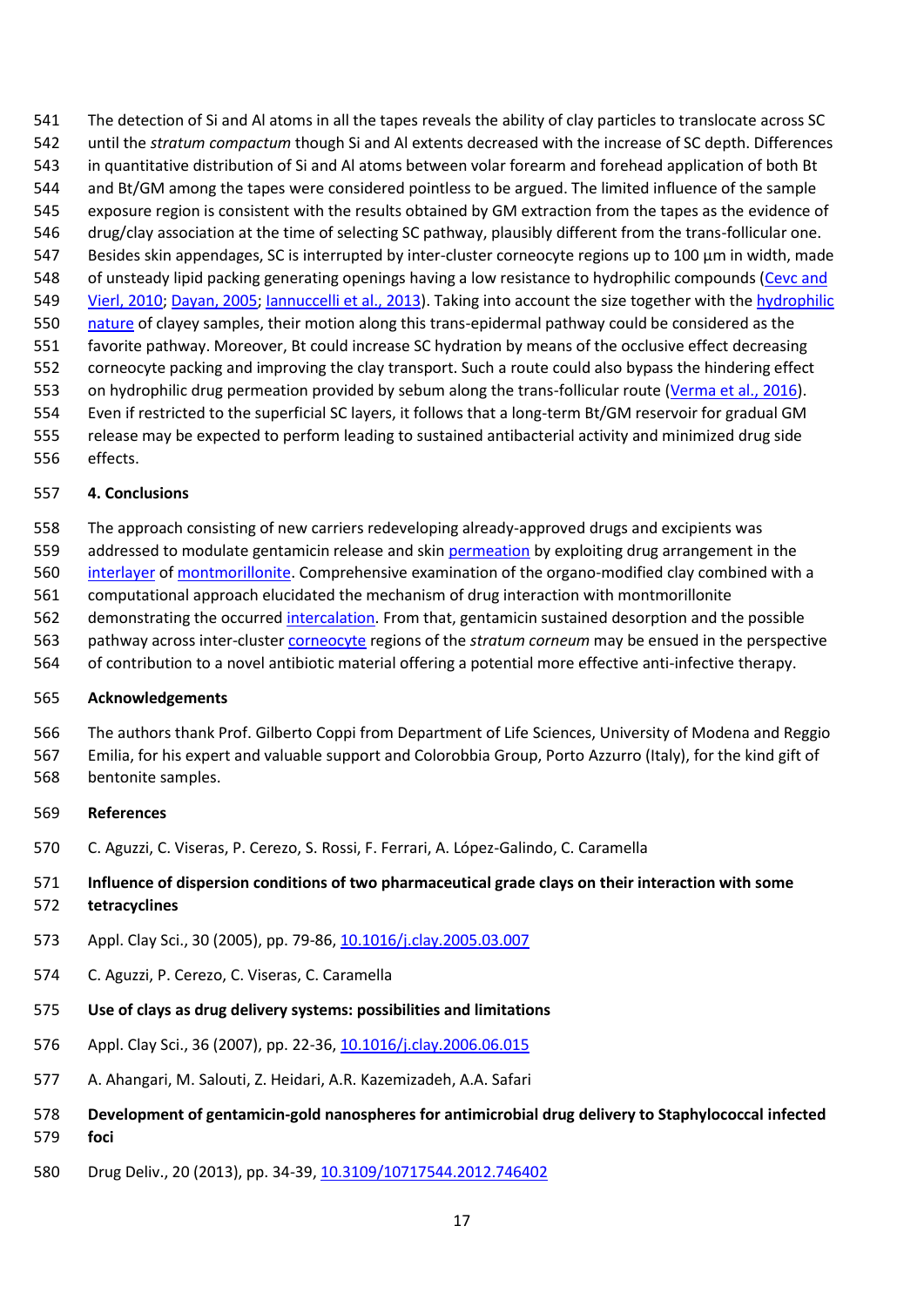V. Ambrogi, C. Carfagna, P. Cerruti, V. Marturano

#### **Additives in polymers**

- C.F. Jasso-Gastinel, J.M. Kenny (Eds.), Modification of Polymer Properties, William Andrew Publishing
- (2017), pp. 87-108, [10.1016/B978-0-323-44353-1.00004-X](https://doi.org/10.1016/B978-0-323-44353-1.00004-X)
- P.-I. Au, Y.-K. Leong
- **Surface chemistry and rheology of slurries of kaolinite and montmorillonite from different sources**
- KONA Powder Part. J., 33 (2016), pp. 17-32, [10.14356/kona.2016007](https://doi.org/10.14356/kona.2016007)
- B.J. Aungst
- **Intestinal permeation enhancers**
- J. Pharm. Sci., 89 (2000), pp. 429-442, [10.1002/\(SICI\)1520-6017\(200004\)89:4<429::AID-JPS1>3.0.CO;2-J](https://doi.org/10.1002/(SICI)1520-6017(200004)89:4%3c429::AID-JPS1%3e3.0.CO;2-J)
- M. Aviv, I. Berdicevsky, M. Zilberman
- **Gentamicin-loaded bioresorbable films for prevention of bacterial infections associated with orthopedic implants**
- J. Biomed. Mater. Res. A, 83A (2007), pp. 10-19[, 10.1002/jbm.a.31184](https://doi.org/10.1002/jbm.a.31184)
- H.R. Axelrod, J.S. Kim, C.B. Longley, E. Lipka, G.L. Amidon, R. Kakarla, Y.W. Hui, S.J. Weber, S. Choe, M.J. Sofia
- **Intestinal transport of gentamicin with a novel, glycosteroid drug transport agent**
- Pharm. Res., 15 (1998), pp. 1876-1881
- F. Ayhan, S. Ozkan
- **Gentamicin release from photopolymerized PEG diacrylate and pHEMA hydrogel discs and their in vitro antimicrobial activities**
- Drug Deliv., 14 (2007), pp. 433-439[, 10.1080/10717540701202911](https://doi.org/10.1080/10717540701202911)
- B.W. Barry
- **Drug delivery routes in skin: a novel approach**
- Adv. Drug Deliv. Rev., 54 (Suppl. 1) (2002), pp. S31-40
- M.L. Bello, A.M. Junior, B.A. Vieira, L.R.S. Dias, V.P. de Sousa, H.C. Castro, C.R. Rodrigues, L.M. Cabral
- **Sodium montmorillonite/amine-containing drugs complexes: new insights on intercalated drugs arrangement into layered carrier material**
- PLoS One, 10 (2015), p. e0121110[, 10.1371/journal.pone.0121110](https://doi.org/10.1371/journal.pone.0121110)
- T. Benelli, L. Mazzocchetti, E. D'Angelo, M. Lanzi, F. Saraga, L. Sambri, M.C. Franchini, L. Giorgini
- **New nitrogen-rich heterocycles for organo-modified bentonites as flame retardant fillers in epoxy resin nanocomposites**
- 613 Polym. Eng. Sci., 57 (2017), pp. 621-630, [10.1002/pen.24565](https://doi.org/10.1002/pen.24565)
- F.P. Bonina, M.L. Giannossi, L. Medici, C. Puglia, V. Summa, F. Tateo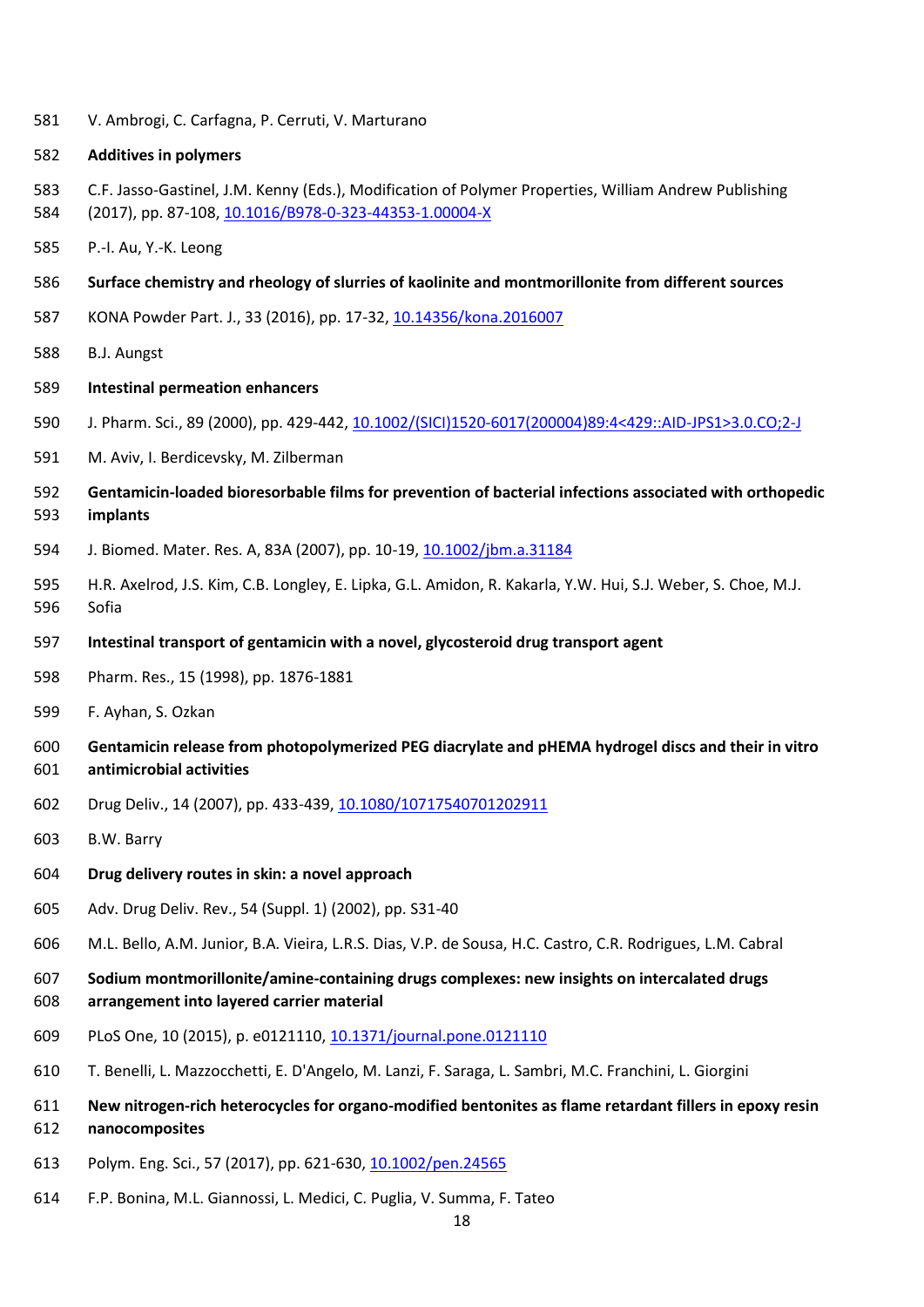- **Adsorption of salicylic acid on bentonite and kaolin and release experiments**
- Appl. Clay Sci, 36 (2007), pp. 77-85[, 10.1016/j.clay.2006.07.008](https://doi.org/10.1016/j.clay.2006.07.008)
- P.J. Borm, D. Robbins, S. Haubold, T. Kuhlbusch, H. Fissan, K. Donaldson, R. Schins, V. Stone, W. Kreyling, J.
- Lademann, J. Krutmann, D. Warheit, E. Oberdorster
- **The potential risks of nanomaterials: a review carried out for ECETOC**
- Part. Fibre Toxicol., 3 (2006), p. 11[, 10.1186/1743-8977-3-11](https://doi.org/10.1186/1743-8977-3-11)
- M.F. Brigatti, E. Galan, B.K.G. Theng
- **Structure and mineralogy of clay minerals**
- F. Bergaya, B.K.G. Theng, G. Lagaly (Eds.), Handbook of Clay Science (2011), pp. 19-86
- M.I. Carretero
- **Clay minerals and their beneficial effects upon human health. A review**
- Appl. Clay Sci., 21 (2002), pp. 155-163[, 10.1016/S0169-1317\(01\)00085-0](https://doi.org/10.1016/S0169-1317(01)00085-0)
- G. Cevc, U. Vierl

#### **Nanotechnology and the transdermal route**

- J. Control. Release, 141 (2010), pp. 277-299, [10.1016/j.jconrel.2009.10.016](https://doi.org/10.1016/j.jconrel.2009.10.016)
- H.-I. Chang, Y. Perrie, A.G.A. Coombes
- **Delivery of the antibiotic gentamicin sulphate from precipitation cast matrices of polycaprolactone**
- J. Control. Release, 110 (2006), pp. 414-421, [10.1016/j.jconrel.2005.10.028](https://doi.org/10.1016/j.jconrel.2005.10.028)
- M. Changez, K. Burugapalli, V. Koul, V. Choudhary
- **The effect of composition of poly(acrylic acid)-gelatin hydrogel on gentamicin sulphate release: in vitro**
- Biomaterials, 24 (2003), pp. 527-536
- C. Cullander, S. Jeske, D. Imbert, P.G. Grant, G. Bench
- **A quantitative minimally invasive assay for the detection of metals in the stratum corneum**
- J. Pharm. Biomed. Anal., 22 (2000), pp. 265-279[, 10.1016/S0731-7085\(99\)00248-4](https://doi.org/10.1016/S0731-7085(99)00248-4)
- N. Dayan
- **Pathways for Skin Penetration. Cosmetics & Toiletries® magazine 120**
- (2005), pp. 67-76
- A. Delgado, F. González-Caballero, J.M. Bruque
- **On the zeta potential and surface charge density of montmorillonite in aqueous electrolyte solutions**
- J. Colloid Interface Sci., 113 (1986), pp. 203-211, [10.1016/0021-9797\(86\)90220-1](https://doi.org/10.1016/0021-9797(86)90220-1)
- G.L. Drusano
- **Pharmacokinetics and pharmacodynamics of antimicrobials**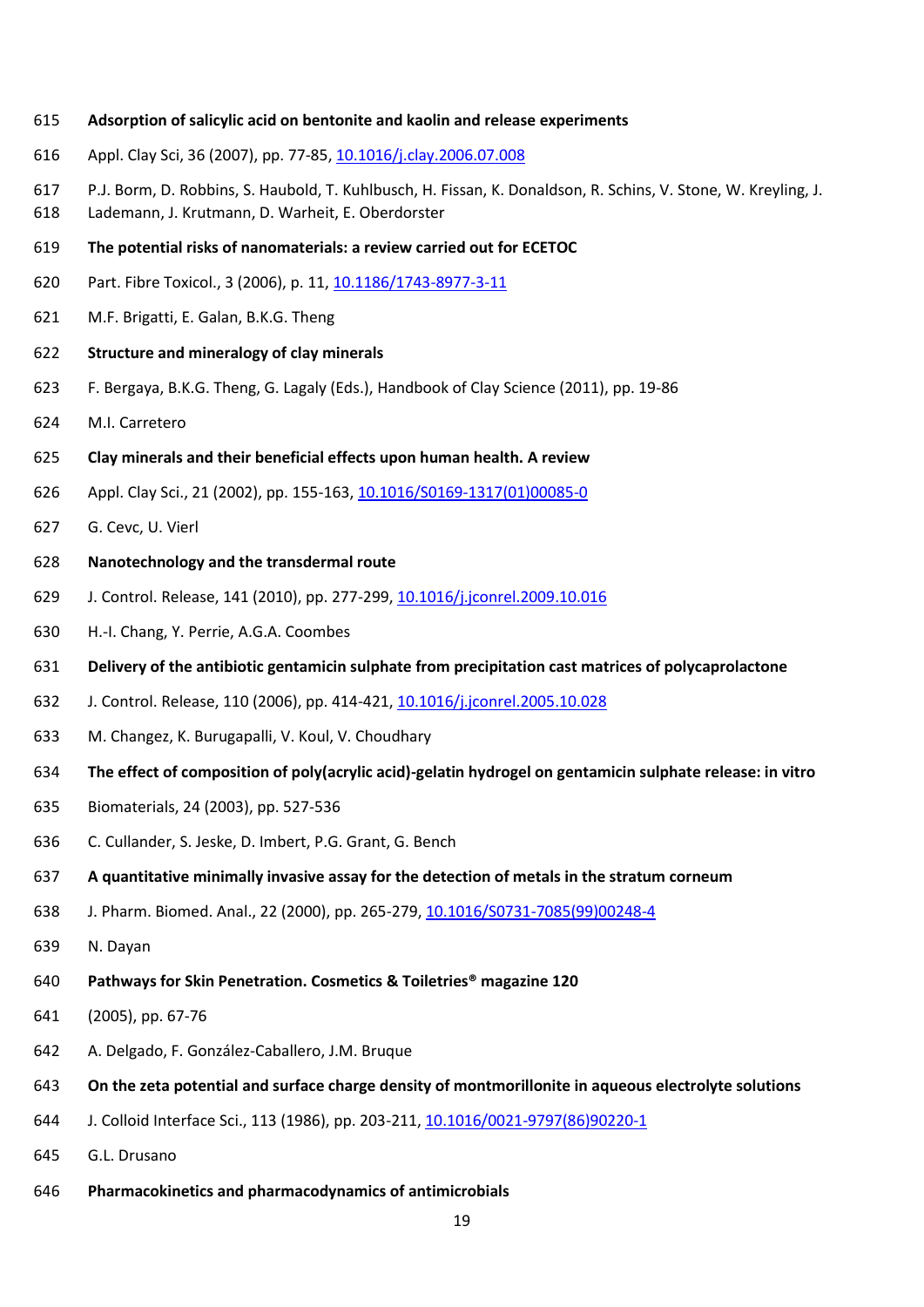- Clin. Infect. Dis., 45 (Suppl. 1) (2007), pp. S89-95, [10.1086/518137](https://doi.org/10.1086/518137)
- E. Eljarrat-Binstock, F. Raiskup, D. Stepensky, A.J. Domb, J. Frucht-Pery
- **Delivery of gentamicin to the rabbit eye by drug-loaded hydrogel iontophoresis**
- Invest. Ophthalmol. Vis. Sci., 45 (2004), pp. 2543-2548, [10.1167/iovs.03-1294](https://doi.org/10.1167/iovs.03-1294)
- A. Fadli, K. Jiyauddin, S.J. Siti Nur, A.D. Samer, S. Budiasih, A. Jawad, M. Kaleemullah, S. Rasha, A.G.
- Mohammad Nizam, A. Ibrahim, H. Todo, K. Sugibayashi, Y. Eddy
- **Determination of permeation pathway of gentamicin into pig's ear skin**
- Int. Res. J. Pharm., 6 (2015), pp. 183-190
- V.C. Farmer
- **The Infrared Spectra of Minerals**
- Mineralogical Society, Farmer, V.C., London, UK (1974)
- R.J. Feldmann, H.I. Maibach
- **Regional variation in percutaneous penetration of 14C cortisol in man**
- J. Invest. Dermatol., 48 (1967), pp. 181-183
- F. Forni, V. Iannuccelli, G. Coppi, M.A. Vandelli, R. Cameroni
- **Montmorillonite as a drug carrier: surface deposition of papaverine on the papaverine-veegum complex**
- Boll. Chim. Farm., 126 (1987), pp. 342-346
- M.C. Franchini, P. Fabbri, A. Frache, G. Ori, M. Messori, C. Siligardi, A. Ricci
- **Bentonite-based organoclays as innovative flame retardants agents for SBS copolymer**
- J. Nanosci. Nanotechnol., 8 (2008), pp. 6316-6324
- M.C. Franchini, M. Messori, G. Ori, C. Siligardi
- **Flame retardant SBS–clay nanocomposites**
- V. Mittal (Ed.), Thermally Stable and Flame Retardant Polymer Nanocomposites (2011), pp. 360-382
- Y. Furukawa, J.L. Watkins, J. Kim, K.J. Curry, R.H. Bennett
- **Aggregation of montmorillonite and organic matter in aqueous media containing artificial seawater**
- Geochem. Trans., 10 (2009), p. 2, [10.1186/1467-4866-10-2](https://doi.org/10.1186/1467-4866-10-2)
- H. Giamarellou, V.M. Zimelis, D.O. Matulionis, G.G. Jackson
- **Assay of aminoglycoside antibiotics in clinical specimens**
- J. Infect. Dis., 132 (1975), pp. 399-406
- D. Howes, R. Guy, J. Hadgraft, J. Heylings, U. Hoeck, F. Kemper, H. Maibach, J.P. Marty, H. Merk, J. Parra
- **Methods for Assessing Percutaneous Absorption: The Report and Recommendations of ECVAM Workshop 13**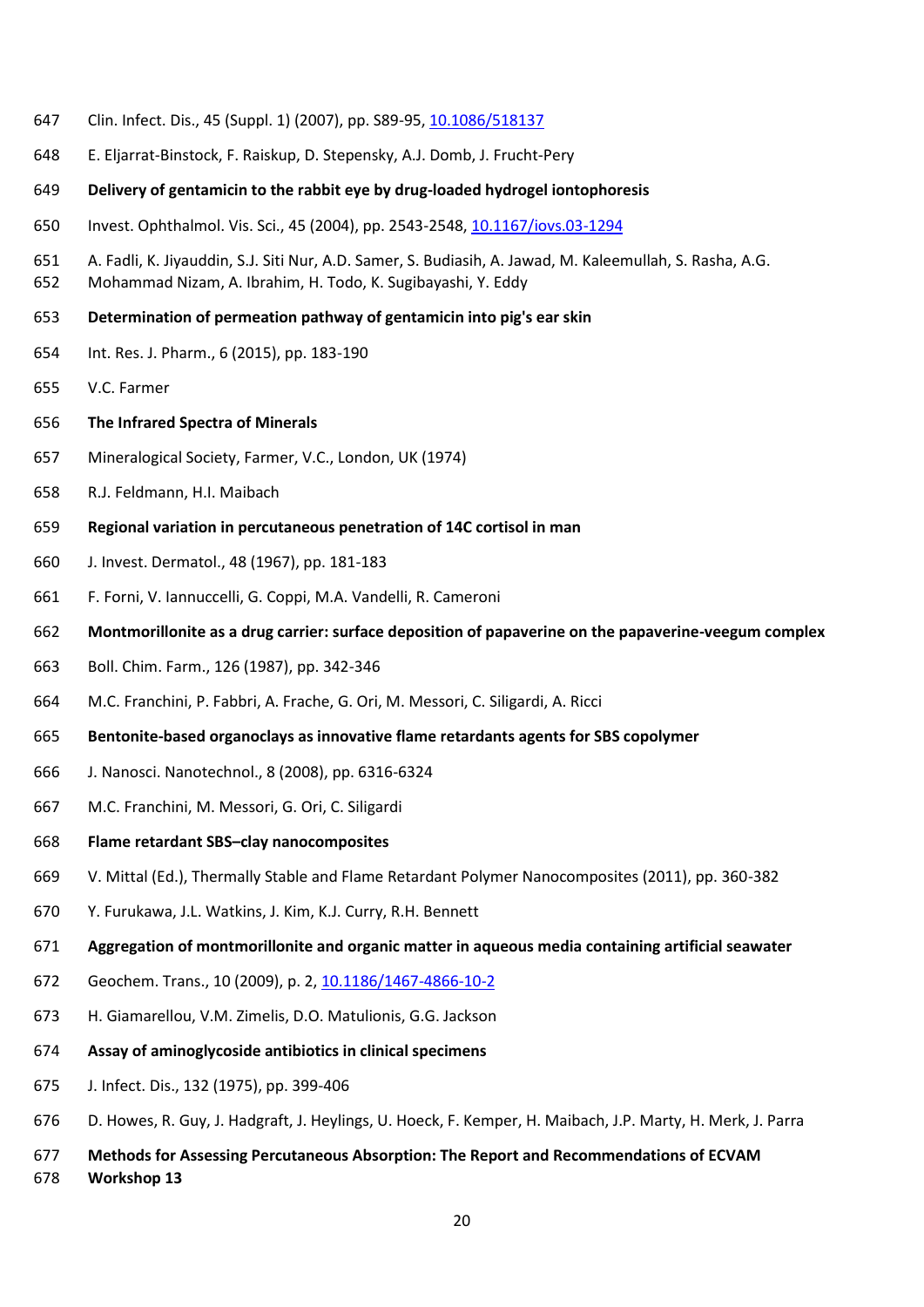- Altern. Lab. Anim. ATLA (1996)
- Z. Hu, R. Tawa, T. Konishi, N. Shibata, K. Takada
- **A novel emulsifier, labrasol, enhances gastrointestinal absorption of gentamicin**
- Life Sci., 69 (2001), pp. 2899-2910
- N. Hussain, V. Jaitley, A.T. Florence
- **Recent advances in the understanding of uptake of microparticulates across the gastrointestinal lymphatics**
- Adv. Drug Deliv. Rev., 50 (2001), pp. 107-142
- V. Iannuccelli, G. Coppi, R. Cameroni
- **Biodegradable intraoperative system for bone infection treatment. I. The drug/polymer interaction**
- Int. J. Pharm., 143 (1996), pp. 195-201[, 10.1016/S0378-5173\(96\)04703-5](https://doi.org/10.1016/S0378-5173(96)04703-5)
- V. Iannuccelli, M. Montanari, D. Bertelli, F. Pellati, G. Coppi
- **Microparticulate polyelectrolyte complexes for gentamicin transport across intestinal epithelia**
- Drug Deliv., 18 (2011), pp. 26-37[, 10.3109/10717544.2010.509362](https://doi.org/10.3109/10717544.2010.509362)
- V. Iannuccelli, G. Coppi, M. Romagnoli, S. Sergi, E. Leo
- **In vivo detection of lipid-based nano- and microparticles in the outermost human stratum corneum by EDX analysis**
- Int. J. Pharm., 447 (2013), pp. 204-212[, 10.1016/j.ijpharm.2013.03.002](https://doi.org/10.1016/j.ijpharm.2013.03.002)
- V. Iannuccelli, E. Maretti, M. Montorsi, C. Rustichelli, F. Sacchetti, E. Leo
- **Gastroretentive montmorillonite-tetracycline nanoclay for the treatment of** *Helicobacter pylori* **infection**
- Int. J. Pharm., 493 (2015), pp. 295-304[, 10.1016/j.ijpharm.2015.06.049](https://doi.org/10.1016/j.ijpharm.2015.06.049)
- V. Iannuccelli, E. Maretti, F. Sacchetti, M. Romagnoli, A. Bellini, E. Truzzi, P. Miselli, E. Leo
- **Characterization of natural clays from Italian deposits with focus on elemental composition and**
- **exchange estimated by Edx analysis: potential pharmaceutical and cosmetic uses**
- Clay Clay Miner., 64 (2016), pp. 719-731[, 10.1346/CCMN.2016.064038](https://doi.org/10.1346/CCMN.2016.064038)
- R.I. Iliescu, E. Andronescu, G. Voicu, A. Ficai, C.I. Covaliu
- **Hybrid materials based on montmorillonite and citostatic drugs: preparation and characterization**
- 706 Appl. Clay Sci., 52 (2011), pp. 62-68, [10.1016/j.clay.2011.01.031](https://doi.org/10.1016/j.clay.2011.01.031)
- Y. Ito, T. Kusawake, M. Ishida, R. Tawa, N. Shibata, K. Takada
- **Oral solid gentamicin preparation using emulsifier and adsorbent**
- J. Control. Release, 105 (2005), pp. 23-31, [10.1016/j.jconrel.2005.03.017](https://doi.org/10.1016/j.jconrel.2005.03.017)
- U. Jacobi, H.-J. Weigmann, J. Ulrich, W. Sterry, J. Lademann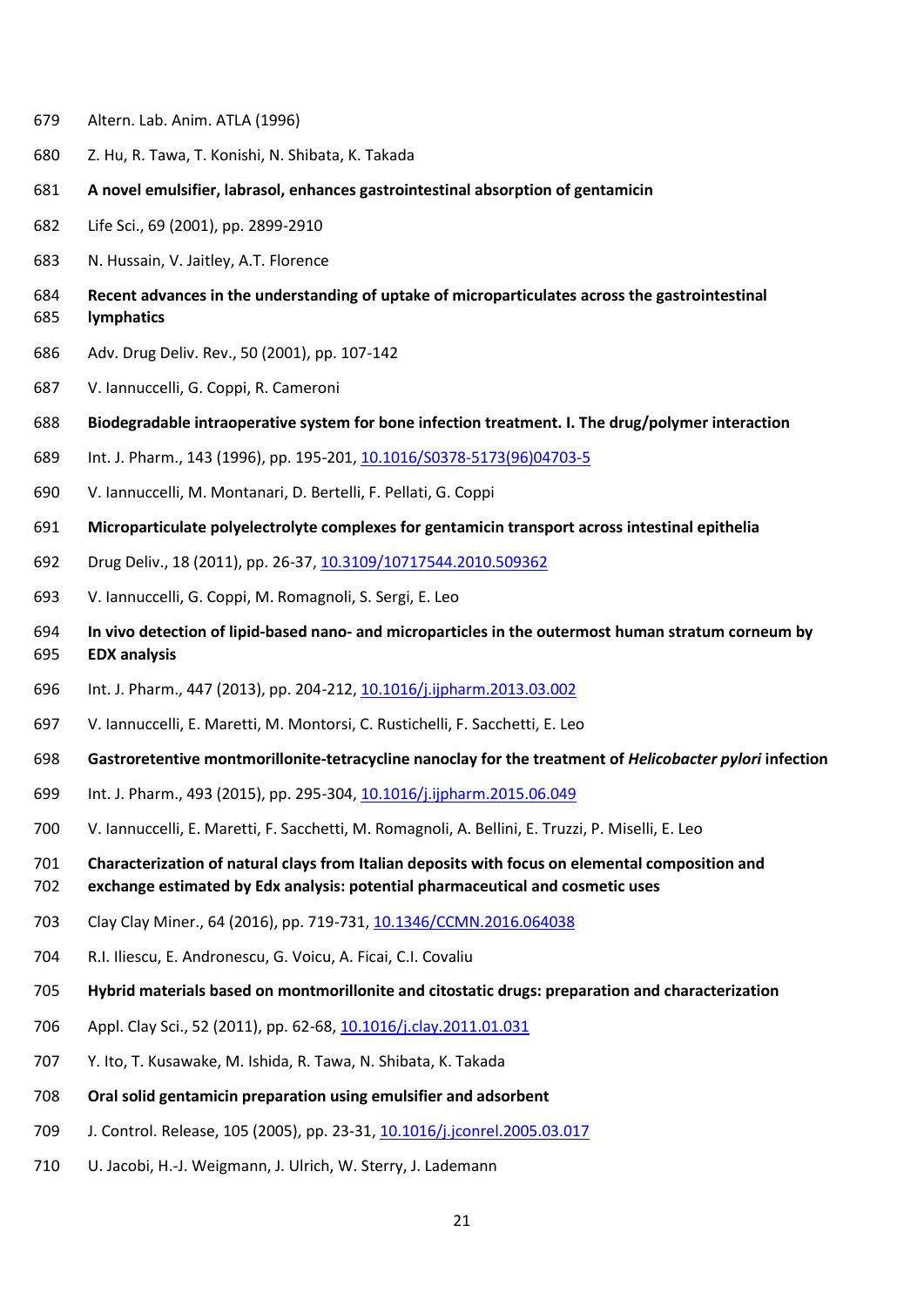- **Estimation of the relative stratum corneum amount removed by tape stripping**
- Skin Res. Technol., 11 (2005), pp. 91-96[, 10.1111/j.1600-0846.2005.00094.x](https://doi.org/10.1111/j.1600-0846.2005.00094.x)
- Y. Jia, H. Joly, A. Omri
- **Liposomes as a carrier for gentamicin delivery: development and evaluation of the physicochemical properties**
- Int. J. Pharm., 359 (2008), pp. 254-263[, 10.1016/j.ijpharm.2008.03.035](https://doi.org/10.1016/j.ijpharm.2008.03.035)
- G.V. Joshi, B.D. Kevadiya, H.A. Patel, H.C. Bajaj, R.V. Jasra
- **Montmorillonite as a drug delivery system: intercalation and in vitro release of timolol maleate**
- Int. J. Pharm., 374 (2009), pp. 53-57[, 10.1016/j.ijpharm.2009.03.004](https://doi.org/10.1016/j.ijpharm.2009.03.004)
- A. Kant, M. Datta
- **Organo montmorillonite as drug delivery vehicle for the extended release of an antibiotic drug**
- World J. Pharm. Res., 6 (2016), pp. 574-586
- K.S. Katti, A.H. Ambre, N. Peterka, D.R. Katti
- **Use of unnatural amino acids for design of novel organomodified clays as components of nanocomposite biomaterials**
- Philos. Trans. A Math. Phys. Eng. Sci., 368 (2010), pp. 1963-1980, [10.1098/rsta.2010.0008](https://doi.org/10.1098/rsta.2010.0008)
- M.H. Kim, G. Choi, A. Elzatahry, A. Vinu, Y.B. Choy, J.-H. Choy
- **Review of clay-drug hybrid materials for biomedical applications: administration routes**
- Clay Clay Miner., 64 (2016), pp. 115-130[, 10.1346/CCMN.2016.0640204](https://doi.org/10.1346/CCMN.2016.0640204)
- F. Knorr, J. Lademann, A. Patzelt, W. Sterry, U. Blume-Peytavi, A. Vogt
- **Follicular transport route – research progress and future perspectives**
- Eur. J. Pharm. Biopharm., 71 (2009), pp. 173-180, [10.1016/j.ejpb.2008.11.001](https://doi.org/10.1016/j.ejpb.2008.11.001)
- J. Lademann, H. Richter, A. Teichmann, N. Otberg, U. Blume-Peytavi, J. Luengo, B. Weiß, U.F. Schaefer, C.-
- M. Lehr, R. Wepf, W. Sterry
- **Nanoparticles – an efficient carrier for drug delivery into the hair follicles**
- Eur. J. Pharm. Biopharm., 66 (2007), pp. 159-164, [10.1016/j.ejpb.2006.10.019](https://doi.org/10.1016/j.ejpb.2006.10.019)
- A. Lein, C. Oussoren
- **Dermal**
- Practical Pharmaceutics, Springer, Cham (2015), pp. 229-263, [10.1007/978-3-319-15814-3\\_12](https://doi.org/10.1007/978-3-319-15814-3_12)
- W. Lesniak, J. Mc Laren, W.R. Harris, V.L. Pecoraro, J. Schacht
- **An isocratic separation of underivatized gentamicin components, <sup>1</sup> H NMR assignment and protonation pattern**
- Carbohydr. Res., 338 (2003), pp. 2853-2862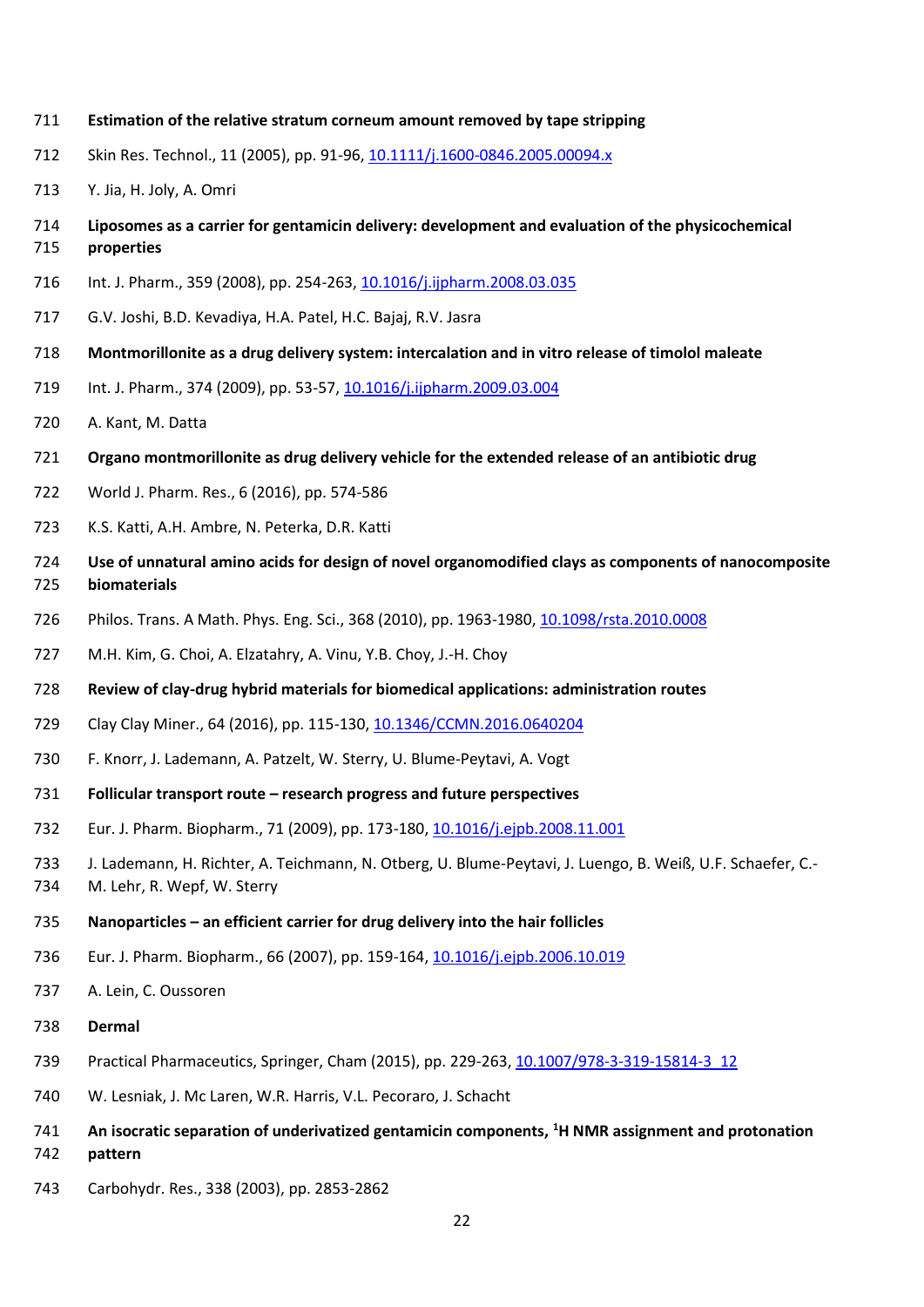- X. Liu, X. Lu, R. Wang, H. Zhou, S. Xu
- **Interlayer structure and dynamics of alkylammonium-intercalated Smectites with and without water: a molecular dynamics study**
- Clay Clay Miner., 55 (2007), pp. 554-564[, 10.1346/CCMN.2007.0550602](https://doi.org/10.1346/CCMN.2007.0550602)
- A. López-Galindo, C. Viseras, P. Cerezo
- **Compositional, technical and safety specifications of clays to be used as pharmaceutical and cosmetic products**
- Appl. Clay Sci., 36 (2007), pp. 51-63, [10.1016/j.clay.2006.06.016](https://doi.org/10.1016/j.clay.2006.06.016)
- R.C. Mackenzie
- **Differential Thermal Analysis, Volume 1: Fundamental Aspects**
- Academic Press, London (1970)
- J. Madejová, P. Komadel
- **Baseline studies of the clay minerals society source clays: infrared methods**
- Clay Clay Miner., 49 (2001), pp. 410-432
- J. Madejová, M. Janek, P. Komadel, H.-J. Herbert, H.C. Moog
- **FTIR analyses of water in MX-80 bentonite compacted from high salinary salt solution systems**
- Appl. Clay Sci., 20 (2002), pp. 255-271
- S. McClean, E. Prosser, E. Meehan, D. O'Malley, N. Clarke, Z. Ramtoola, D. Brayden
- **Binding and uptake of biodegradable poly-DL-lactide micro- and nanoparticles in intestinal epithelia**
- Eur. J. Pharm. Sci., 6 (1998), pp. 153-163
- W.S. Mohamed, A.B. Mostafa, H.E. Nasr
- **Characterization and application of intercalated montmorillonite with verapamil and its polymethyl methacrylate nanocomposite in drug delivery**
- 767 Polym.-Plast. Technol. Eng., 53 (2014), pp. 1425-1433, [10.1080/03602559.2014.909462](https://doi.org/10.1080/03602559.2014.909462)
- P. Moretto, J.E. Surleve-Bazeille, D. Licu, C. Michelet, P. Stoedzel
- **Microanalysis of the human skin structure: preliminary results**
- Nucl. Instrum. Methods Phys. Res. B, 158 (1999), pp. 386-392[, 10.1016/S0168-583X\(99\)00346-8](https://doi.org/10.1016/S0168-583X(99)00346-8)
- A.B. Morgan, C.A. Wilkie
- **Flame Retardant Polymer Nanocomposites**
- John Wiley & Son, Hoboken, New Jersey, USA (2007)
- S.M. Moyes, S.H. Smyth, A. Shipman, S. Long, J.F. Morris, K.E. Carr
- **Parameters influencing intestinal epithelial permeability and microparticle uptake in vitro**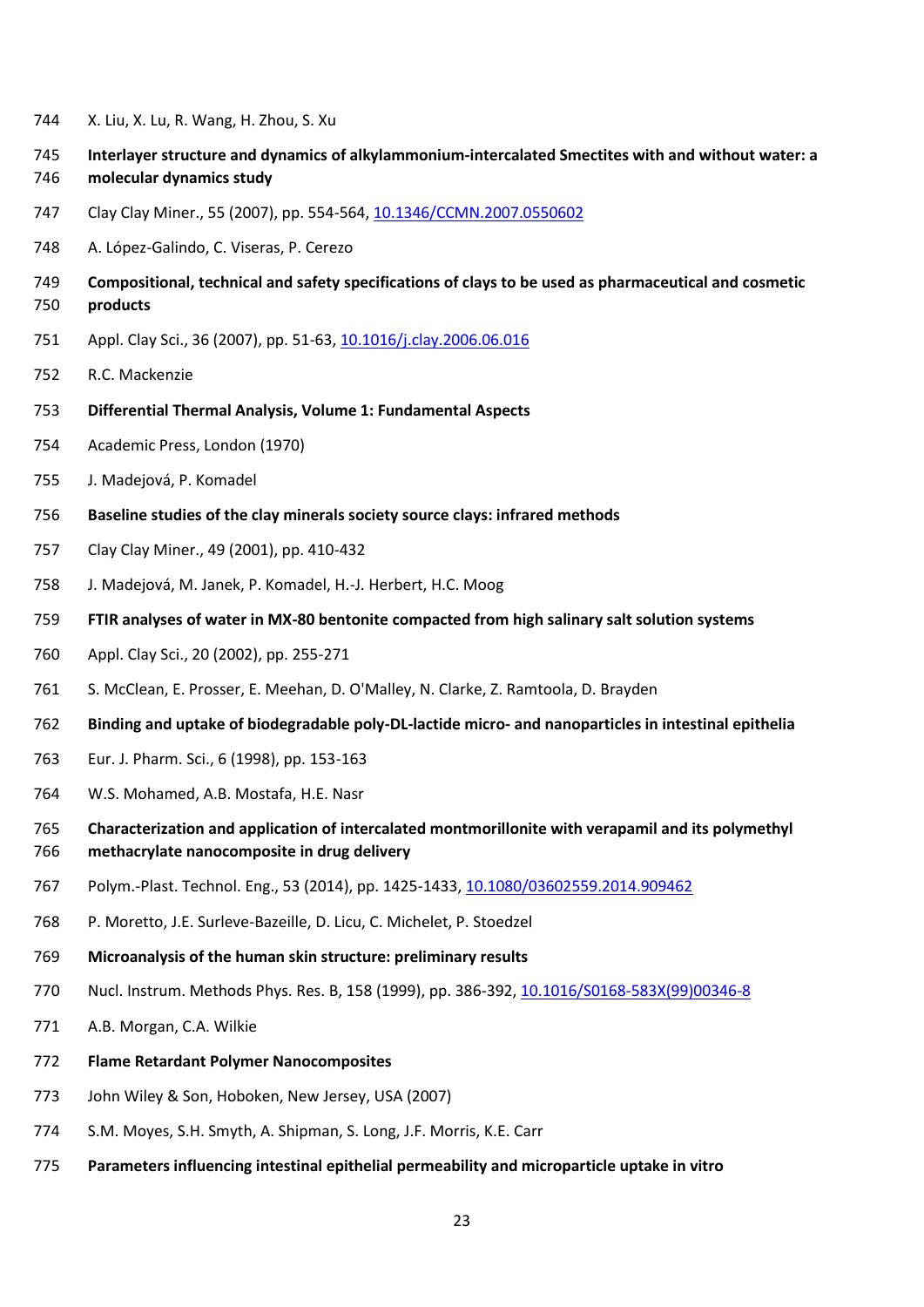- Int. J. Pharm., 337 (2007), pp. 133-141[, 10.1016/j.ijpharm.2006.12.036](https://doi.org/10.1016/j.ijpharm.2006.12.036)
- S. Nishijima, I. Kurokawa
- **Antimicrobial resistance of Staphylococcus aureus isolated from skin infections**
- Int. J. Antimicrob. Agents, 19 (2002), pp. 241-243
- P.O. Nnamani, F.C. Kenechukwu, C.L. Anugwolu, A.C. Obumneme, A.A. Attama
- **Characterization and controlled release of gentamicin from novel hydrogels based on Poloxamer 407 and polyacrylic acids**
- Afr. J. Pharm. Pharmacol., 7 (2013), pp. 2540-2552
- T. Ogiso, T. Shiraki, K. Okajima, T. Tanino, M. Iwaki, T. Wada
- **Transfollicular drug delivery: penetration of drugs through human scalp skin and comparison of penetration between scalp and abdominal skins in vitro**
- J. Drug Target., 10 (2002), pp. 369-378, [10.1080/1061186021000001814](https://doi.org/10.1080/1061186021000001814)
- N. Otberg, H. Richter, H. Schaefer, U. Blume-Peytavi, W. Sterry, J. Lademann
- **Variations of hair follicle size and distribution in different body sites**
- J. Invest. Dermatol., 122 (2004), pp. 14-19, [10.1046/j.0022-202X.2003.22110.x](https://doi.org/10.1046/j.0022-202X.2003.22110.x)
- L.B. de Paiva, A.R. Morales, F.R. Valenzuela Díaz
- **Organoclays: properties, preparation and applications**
- Appl. Clay Sci., 42 (2008), pp. 8-24, [10.1016/j.clay.2008.02.006](https://doi.org/10.1016/j.clay.2008.02.006)
- E.M. Pecini, M.J. Avena
- **Measuring the isoelectric point of the edges of clay mineral particles: the case of montmorillonite**
- Langmuir, 29 (2013), pp. 14926-14934[, 10.1021/la403384g](https://doi.org/10.1021/la403384g)
- G.R. Persson, G.E. Salvi, L.J.A. Heitz-Mayfield, N.P. Lang
- **Antimicrobial therapy using a local drug delivery system (Arestin) in the treatment of peri-implantitis. I:**
- **microbiological outcomes**
- 800 Clin. Oral Implants Res., 17 (2006), pp. 386-393, [10.1111/j.1600-0501.2006.01269.x](https://doi.org/10.1111/j.1600-0501.2006.01269.x)
- A. Rapacz-Kmita, E. Stodolak-Zych, M. Ziabka, A. Rozycka, M. Dudek
- **Instrumental characterization of the smectite clay–gentamicin hybrids**
- 803 Bull. Mater. Sci., 38 (2015), pp. 1069-1078, [10.1007/s12034-015-0943-7](https://doi.org/10.1007/s12034-015-0943-7)
- A. Rapacz-Kmita, M.M. Bućko, E. Stodolak-Zych, M. Mikołajczyk, P. Dudek, M. Trybus
- **Characterisation, in vitro release study, and antibacterial activity of montmorillonite-gentamicin complex material**
- Mater Sci Eng C Mater Biol Appl, 70 (2017), pp. 471-478[, 10.1016/j.msec.2016.09.031](https://doi.org/10.1016/j.msec.2016.09.031)
- A. des Rieux, V. Fievez, I. Théate, J. Mast, V. Préat, Y.-J. Schneider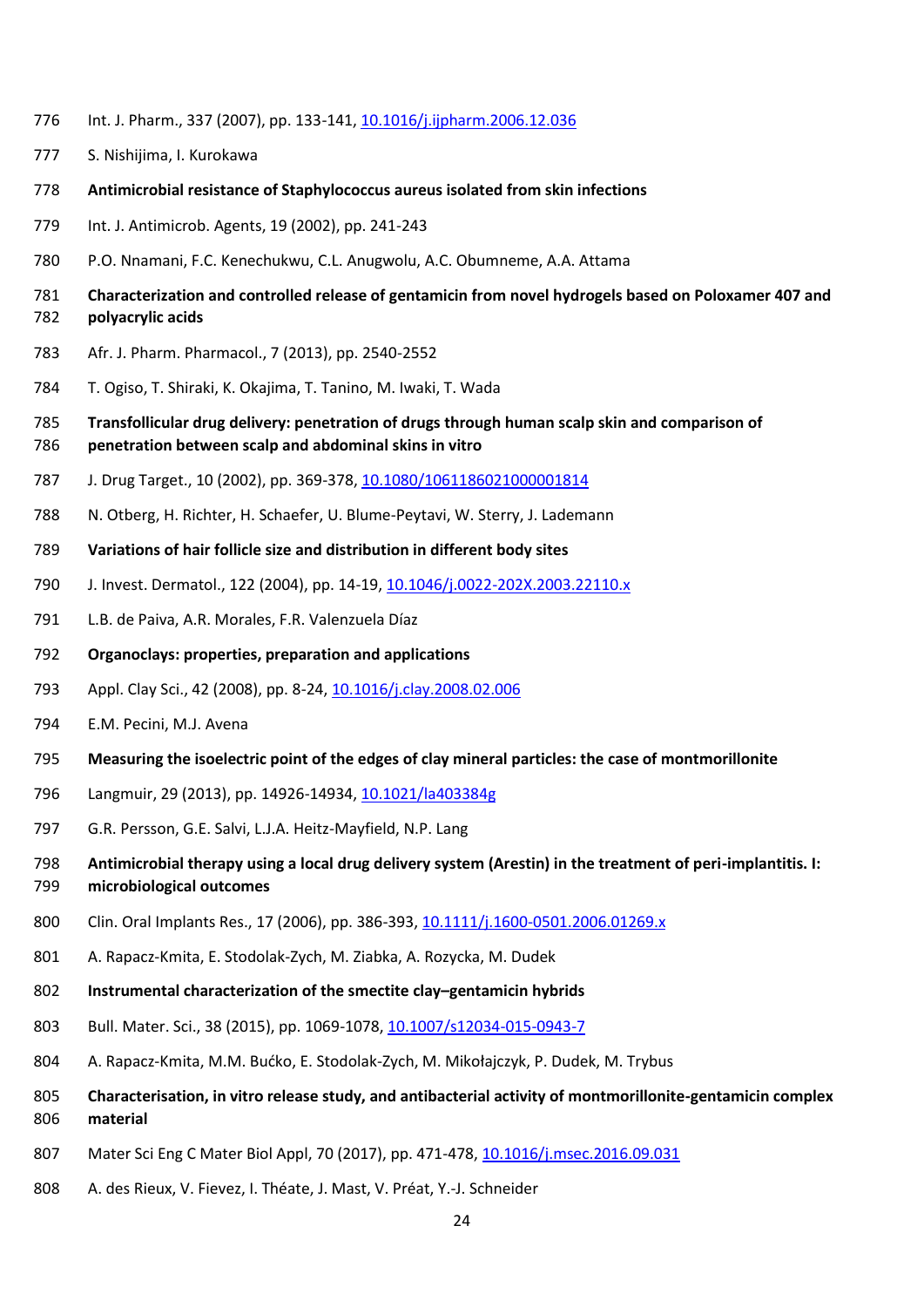- **An improved in vitro model of human intestinal follicle-associated epithelium to study nanoparticle**
- **transport by M cells**
- Eur. J. Pharm. Sci., 30 (2007), pp. 380-391, [10.1016/j.ejps.2006.12.006](https://doi.org/10.1016/j.ejps.2006.12.006)
- M.S. Roberts
- **Dermal Absorption and Toxicity Assessment**
- (Second Edition), CRC Press (2007)
- L.A. de S. Rodrigues, A. Figueiras, F. Veiga, R.M. de Freitas, L.C.C. Nunes, E.C. da Silva Filho, C.M. da Silva Leite
- **The systems containing clays and clay minerals from modified drug release: a review**
- Colloids Surf. B Biointerfaces, 103 (2013), pp. 642-651, [10.1016/j.colsurfb.2012.10.068](https://doi.org/10.1016/j.colsurfb.2012.10.068)
- P. Rolland, V. Carlino, R. Vane
- **Improved carbon analysis with Evactron plasma cleaning**
- Microsc. Microanal., 10 (2004), pp. 964-965, [10.1017/S1431927604880504](https://doi.org/10.1017/S1431927604880504)
- B.P. Ross, S.E. DeCruz, T.B. Lynch, K. Davis-Goff, I. Toth
- **Design, synthesis, and evaluation of a liposaccharide drug delivery agent: application to the gastrointestinal absorption of gentamicin**
- J. Med. Chem., 47 (2004), pp. 1251-1258, [10.1021/jm030474j](https://doi.org/10.1021/jm030474j)
- S.S. Sampath, D.H. Robinson
- **Comparison of new and existing spectrophotometric methods for the analysis of tobramycin and other aminoglycosides**
- J. Pharm. Sci., 79 (1990), pp. 428-431
- S. Scalia, E. Franceschinis, D. Bertelli, V. Iannuccelli
- **Comparative evaluation of the effect of permeation enhancers, lipid nanoparticles and colloidal silica on in vivo human skin penetration of quercetin**
- Skin Pharmacol. Physiol., 26 (2013), pp. 57-67[, 10.1159/000345210](https://doi.org/10.1159/000345210)
- SCCP (Scientific Committee on Consumer Products)
- **Opinion on Safety of Nanomaterials in Cosmetic Products, SCCP/1147/07**
- European Commission (2007)
- V.P. Shah, G.L. Flynn, A. Yacobi, H.I. Maibach, C. Bon, N.M. Fleischer, T.J. Franz, S.A. Kaplan, J. Kawamoto,
- L.J. Lesko, J.P. Marty, L.K. Pershing, H. Schaefer, J.A. Sequeira, S.P. Shrivastava, J. Wilkin, R.L. Williams
- **Bioequivalence of topical dermatological dosage forms—methods of evaluation of bioequivalence**
- Pharm. Res., 15 (1998), pp. 167-171
- N. Sòkmen, F. Bican, F. Ayhan, H. Ayhan
- **Chelating agent effect on the release of gentamicin from PEG-DA hydrogels**